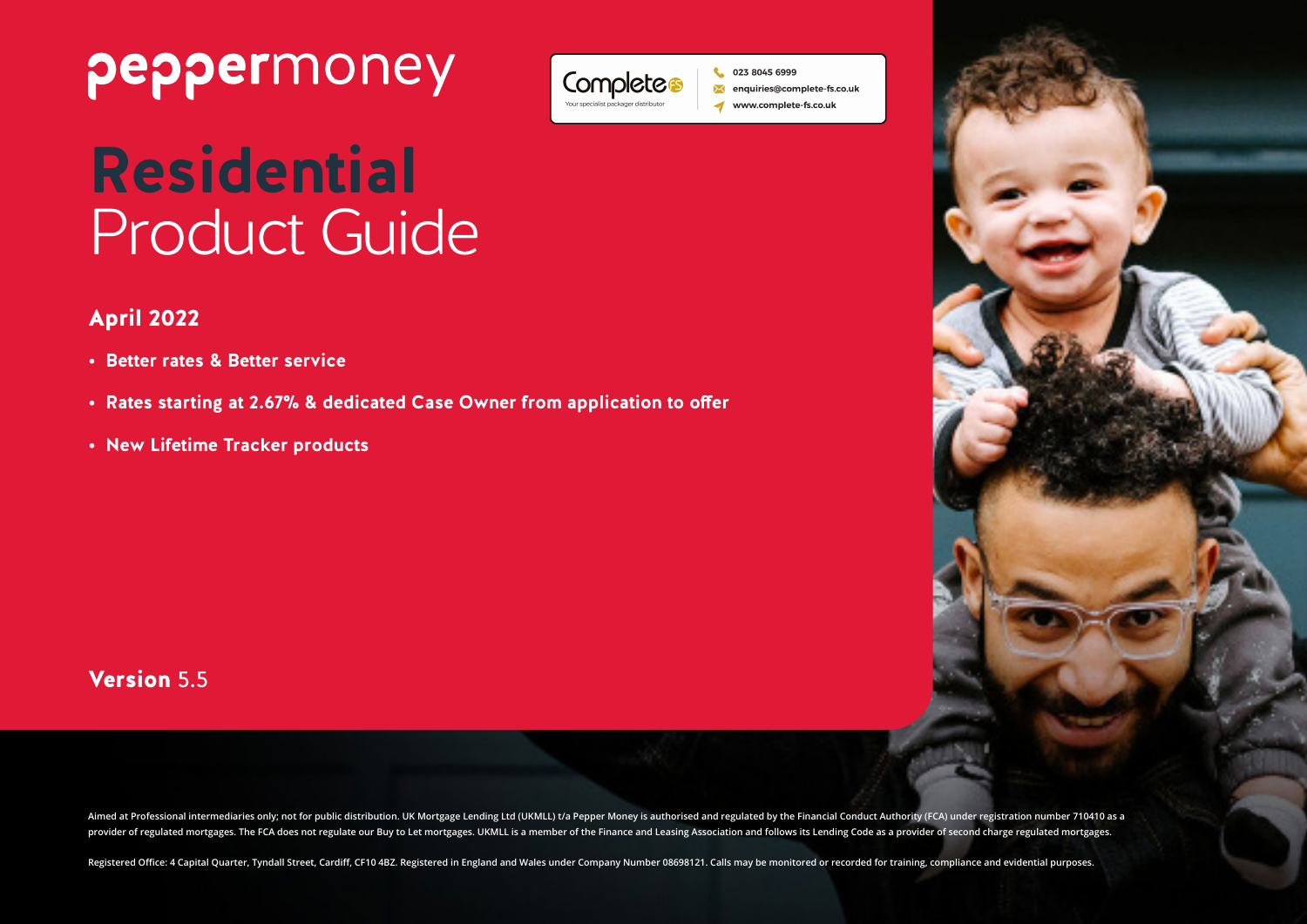# Highlights of our wide ranging criteria

#### Debt Management Plan products

- **• Available on Pepper 24, 18 and 12**
- **• Must have been active for a minimum of 12 months**
- **• Rates start from 3.55%**

#### No Credit Scoring

- **• We don't credit score to make decisions**
- **• We don't credit score to determine product selection**
- **• What you see is what you get**
- **• Manual underwriting by a team of skilled decision makers**

#### Capital Raising

- **• To our maximum LTVs for most legal purposes**
- **• Debt consolidation to maximum LTVs**

#### Minimum Income £18k

- **• Can be the combined income of both applicants**
- **• Must be earned income**
- **• 100% of secondary income accepted**

#### **CCJs**

- **• Don't need to be satisfied**
- **• No value limit**
- **• Can be registered as recently as 6 months ago**

#### **Defaults**

- **• Don't need to be satisfied**
- **• No value limit**
- **• Can be registered as recently as 6 months ago**
- **• On Pepper 36 products we will ignore 1 individual defaults (per application) up to and including £200.00 each where these defaults relate to utilities, communications or mail order providers. We will ignore 2 individual defaults (per application) for Pepper 24, 18, 12, and 6 products, up to and including £200.00 each (excluding Bankruptcy range products)**

#### Interest Only

- **• Across the entire range**
- **• Max 60% LTV**
- **• Sale of main residence acceptable repayment with no minimum equity requirement and plausible trading down strategy**

#### Self-Employed

**• Across the entire range**

#### **• Minimum of 1 year's trading**

- **• Net profit for Sole Traders**
- **• Salary and dividends for Company Directors**
- **• Additional remuneration add back allowed where applicants own 100% of the Company**

#### Day Rate Contractors

- **• Income assessed based on daily rate whether self-employed, limited Company or umbrella Company**
- **• Minimum 12 months history and 3 months' bank statements**
- **• Average or current day rate to be minimum of £200 per day**

#### First Time Buyers

- **• No restrictions on LTV**
- **• 100% cash gifted deposit acceptable with proof of 12 months rental history or household upkeep**

#### Strong Approach to Affordability

- **• 100% of shift allowance**
- **• Flexibility around non-court ordered maintenance and many regular benefits e.g. Working Family Tax Credit, Child Benefit, Universal Credit, Disability Living Allowance etc.**
- **• 5 year Fixed rates calculated at pay rate**
- **• Free standard legals on all remortgages provided by a reputable firm of solicitors**

### peppermoney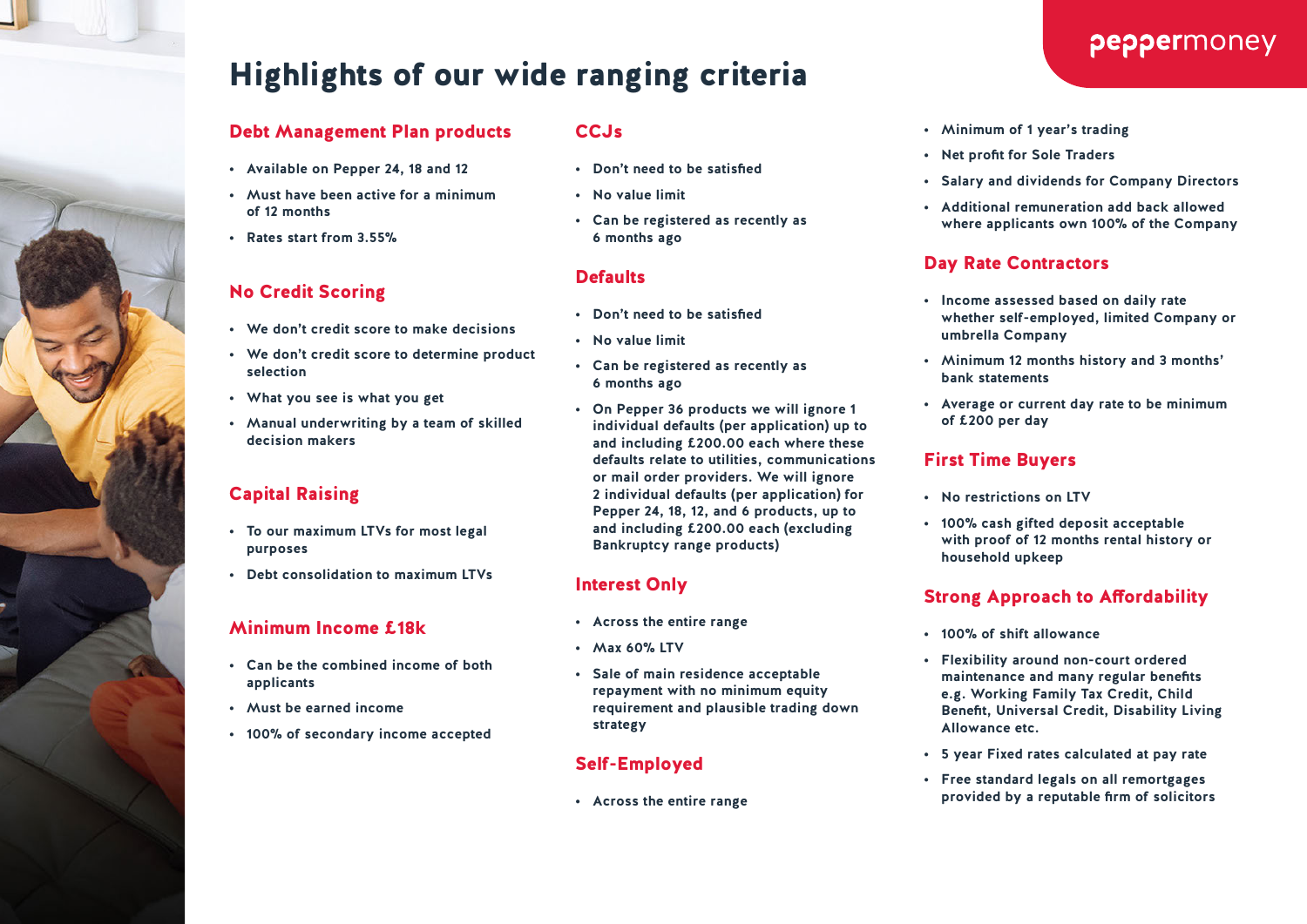### Pepper 60 - RESIDENTIAL

Suitable for clients who want to remortgage that haven't had a Default or CCJ in the last 60 months *Effective 17th August 2020* 

# $LMR = 1.10%$

|            |                          | 2 Year Fixed             |                          |                     |                          |                     | 2 Year Tracker                        |                     | <b>Lifetime Tracker</b>                                                                                               |                        | 5 Year Fixed            |                     |                        |                     |                          |              |                                     |
|------------|--------------------------|--------------------------|--------------------------|---------------------|--------------------------|---------------------|---------------------------------------|---------------------|-----------------------------------------------------------------------------------------------------------------------|------------------------|-------------------------|---------------------|------------------------|---------------------|--------------------------|--------------|-------------------------------------|
| <b>LTV</b> | <b>Initial</b><br>Rate   | Comp.<br>Fee             | <b>Initial</b><br>Rate   | Comp.<br><b>Fee</b> | <b>Initial</b><br>Rate   | Comp.<br><b>Fee</b> | Initial<br>Rate                       | Comp.<br><b>Fee</b> | <b>Initial</b><br>Rate                                                                                                | Comp.<br><b>Fee</b>    | <b>Initial</b><br>Rate  | Comp.<br><b>Fee</b> | <b>Initial</b><br>Rate | Comp.<br><b>Fee</b> | Initial<br>Rate          | Comp.<br>Fee | <b>Reversion Rates</b><br>$(LMR +)$ |
| 65%        | $\overline{\phantom{a}}$ |                          | $\overline{\phantom{a}}$ |                     | $\overline{\phantom{a}}$ |                     | $1.67% + LMR$                         |                     | $1.57\% + LMR$                                                                                                        |                        | 3.14%                   |                     | 3.29%                  |                     | 3.44%                    |              | 3.40%                               |
| <b>70%</b> | 2.90%                    |                          | 2.92%                    |                     | 3.07%                    |                     | $\sim$                                |                     | $\sim$                                                                                                                |                        | $\sim$                  |                     | $\sim$                 |                     | $\overline{\phantom{a}}$ |              | 3.55%                               |
| <b>75%</b> | 2.98%                    | £1,295                   | 3.13%                    | £995                | 3.28%                    | £0                  | $1.88\% + LMR$                        | £0                  | $1.78% + LMR$                                                                                                         | £0                     | 3.26%                   | £995                | 3.41%                  | £995                | 3.56%                    | £0           | 3.70%                               |
| 80%        | 3.31%                    |                          | 3.46%                    |                     | 3.61%                    |                     | $2.21% + LMR$                         |                     | $2.11% + LMR$                                                                                                         |                        | 3.58%                   |                     | 3.73%                  |                     | 3.88%                    |              | 3.95%                               |
| 85%        | 4.20%                    |                          | 4.35%                    |                     | 4.50%                    |                     | $2.73% + LMR$                         |                     | $2.63% + LMR$                                                                                                         |                        | 4.15%                   |                     | 4.30%                  |                     | 4.45%                    |              | 4.20%                               |
|            |                          | $\overline{\phantom{a}}$ |                          |                     | <b>Free Valuation*</b>   |                     | $\overline{\phantom{a}}$              |                     |                                                                                                                       | <b>Free Valuation*</b> |                         |                     |                        |                     |                          |              |                                     |
|            |                          |                          |                          |                     | ERC: 3%, 2%              |                     | ERC: 3%, 2%, 1%,<br>$0.5\%$ , $0.5\%$ |                     |                                                                                                                       |                        | ERC: 4%, 4%, 3%, 3%, 2% |                     |                        |                     |                          |              |                                     |
|            |                          |                          |                          |                     |                          |                     |                                       |                     | Application fee = £150 *For Free Valuation products: One free standard valuation for properties valued up to £500,000 |                        |                         |                     |                        |                     |                          |              |                                     |

| <b>Key Criteria</b>             |                                                         |                           |                                                                                                     |                                                                                            |                                                                              |  |  |  |  |  |  |  |
|---------------------------------|---------------------------------------------------------|---------------------------|-----------------------------------------------------------------------------------------------------|--------------------------------------------------------------------------------------------|------------------------------------------------------------------------------|--|--|--|--|--|--|--|
|                                 | <b>Credit Criteria</b>                                  |                           | Applicants                                                                                          |                                                                                            | <b>Loan Size</b>                                                             |  |  |  |  |  |  |  |
| <b>CCJs</b>                     | 0 in 60 months                                          | Minimum Age               | 21 years                                                                                            | <b>Minimum</b>                                                                             | £25,001                                                                      |  |  |  |  |  |  |  |
| <b>Default</b>                  | 0 in 60 months                                          | Maximum Age               | 75 years at end of term                                                                             | Maximum                                                                                    | Up to £1 million available to 75% LTV<br>Up to £750,000 available to 85% LTV |  |  |  |  |  |  |  |
| <b>CCJ/Default Value</b>        | No limit                                                | <b>Maximum Applicants</b> | $\overline{2}$                                                                                      | Repayment                                                                                  |                                                                              |  |  |  |  |  |  |  |
| <b>Mortgage/Secured Arrears</b> | 0 in 60 months (No arrears balance<br>in last 6 months) | <b>Employed</b>           | Minimum of 3 months in current<br>job with 6 months' continuous<br>employment and not in probation. | Capital & Interest. Interest only to 60%, supported by an acceptable<br>repayment strategy |                                                                              |  |  |  |  |  |  |  |
| <b>Unsecured Arrears</b>        | 0 in 12 months                                          |                           | Evidence of employment history is<br>required to cover the last 6 months                            | Property value                                                                             |                                                                              |  |  |  |  |  |  |  |
|                                 |                                                         |                           | Minimum trading period of 3 years                                                                   | <b>Minimum</b>                                                                             | £70,000                                                                      |  |  |  |  |  |  |  |
| <b>Bankruptcy/IVA</b>           | Discharged > 6 years ago                                | Self-Employed             | for either applicant where self-<br>employed                                                        | Term                                                                                       |                                                                              |  |  |  |  |  |  |  |
| <b>Repossessions</b>            | None in last 6 years                                    |                           |                                                                                                     | <b>Minimum</b>                                                                             | 5 years                                                                      |  |  |  |  |  |  |  |
| <b>Debt Management Plan</b>     | Considered if satisfied over 12 months ago              |                           |                                                                                                     | Maximum                                                                                    | 35 years                                                                     |  |  |  |  |  |  |  |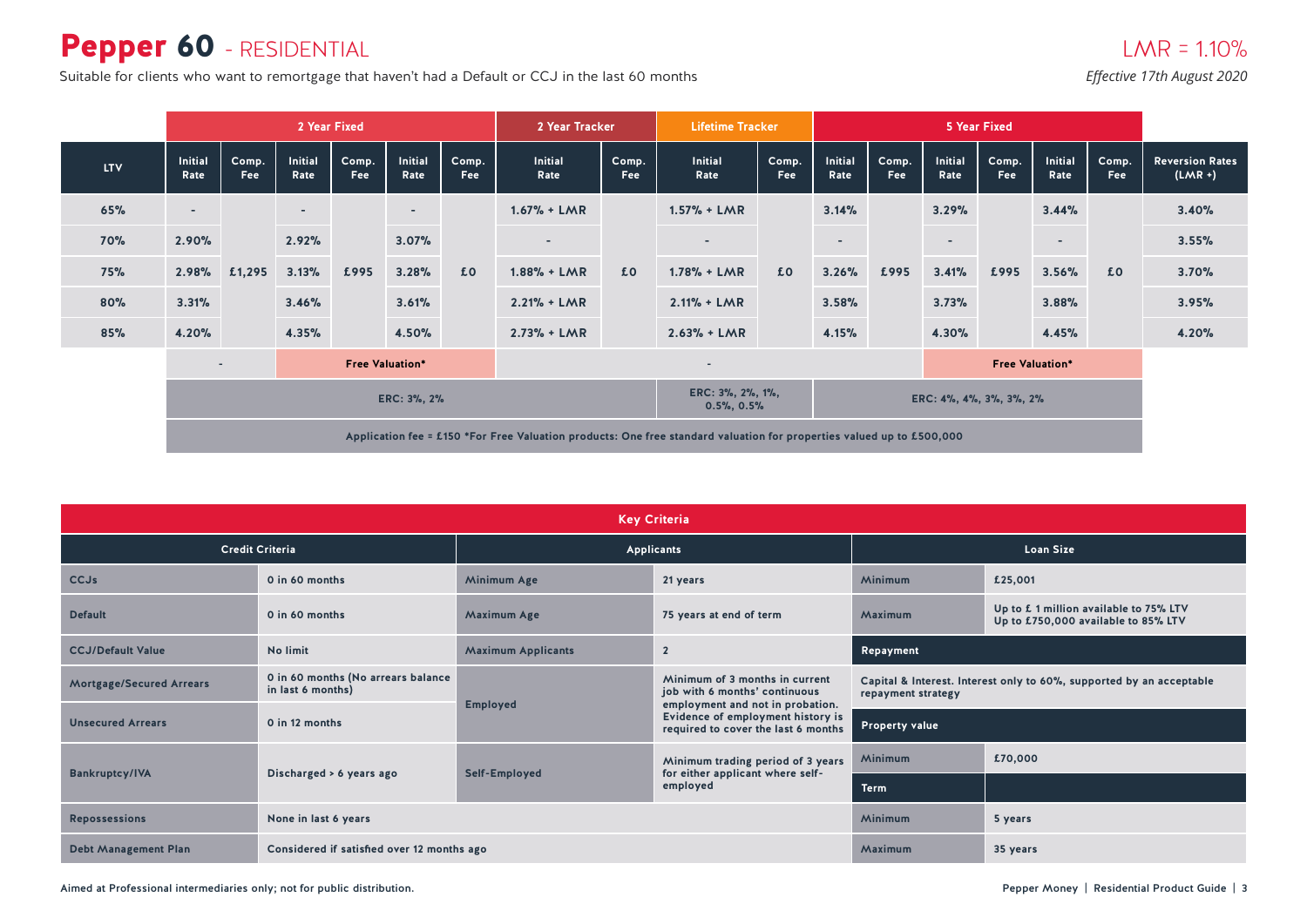# Pepper 48 Light - RESIDENTIAL

Suitable for clients that haven't had a Default in the last 48 months and who have never had a CCJ

#### *Effective 17th August 2020*

|            |                 | 2 Year Fixed                                       |                        |              |                        |                          | 2 Year Tracker                                                                                                        |              | <b>Lifetime Tracker</b> |                         | <b>5 Year Fixed</b> |                     |                        |              |                        |              |                                     |
|------------|-----------------|----------------------------------------------------|------------------------|--------------|------------------------|--------------------------|-----------------------------------------------------------------------------------------------------------------------|--------------|-------------------------|-------------------------|---------------------|---------------------|------------------------|--------------|------------------------|--------------|-------------------------------------|
| <b>LTV</b> | Initial<br>Rate | Comp.<br>Fee                                       | <b>Initial</b><br>Rate | Comp.<br>Fee | <b>Initial</b><br>Rate | Comp.<br><b>Fee</b>      | <b>Initial</b><br>Rate                                                                                                | Comp.<br>Fee | <b>Initial</b><br>Rate  | Comp.<br>Fee            | Initial<br>Rate     | Comp.<br><b>Fee</b> | <b>Initial</b><br>Rate | Comp.<br>Fee | <b>Initial</b><br>Rate | Comp.<br>Fee | <b>Reversion Rates</b><br>$(LMR +)$ |
| 65%        | 2.90%           |                                                    | 3.05%                  |              | 3.20%                  |                          | $1.75% + LMR$                                                                                                         |              | $1.60% + LMR$           |                         | 3.16%               |                     | 3.31%                  |              | 3.46%                  |              | 3.60%                               |
| <b>70%</b> | 3.00%           |                                                    | 3.15%                  |              | 3.30%                  |                          | $1.90% + LMR$                                                                                                         | £0           | $1.80% + LMR$           | £0                      | 3.18%               |                     | 3.33%                  |              | 3.48%                  |              | 3.75%                               |
| 75%        | 3.25%           | £1,295                                             | 3.40%                  | £995         | 3.55%                  | £0                       | $1.95% + LMR$                                                                                                         |              | $1.81% + LMR$           |                         | 3.50%               | £995                | 3.65%                  | £995         | 3.80%                  | £0           | 3.90%                               |
| 80%        | 3.50%           |                                                    | 3.65%                  |              | 3.80%                  |                          | $2.23% + LMR$                                                                                                         |              | $2.13% + LMR$           |                         | 3.80%               |                     | 3.95%                  |              | 4.10%                  |              | 4.15%                               |
| 85%        | 4.28%           |                                                    | 4.43%                  |              | 4.58%                  |                          | $3.18% + LMR$                                                                                                         |              | $2.63% + LMR$           |                         | 4.17%               |                     | 4.32%                  |              | 4.47%                  |              | 4.40%                               |
|            |                 | <b>Free Valuation*</b><br>$\overline{\phantom{a}}$ |                        |              |                        | $\overline{\phantom{a}}$ |                                                                                                                       |              | <b>Free Valuation*</b>  |                         |                     |                     |                        |              |                        |              |                                     |
|            | ERC: 3%, 2%     |                                                    |                        |              |                        |                          | ERC: 3%, 2%, 1%,<br>$0.5\%$ , $0.5\%$                                                                                 |              |                         | ERC: 4%, 4%, 3%, 3%, 2% |                     |                     |                        |              |                        |              |                                     |
|            |                 |                                                    |                        |              |                        |                          | Application fee = £150 *For Free Valuation products: One free standard valuation for properties valued up to £500,000 |              |                         |                         |                     |                     |                        |              |                        |              |                                     |

|                                 | <b>Key Criteria</b>                        |                           |                                                                                                     |                     |                                                                              |  |  |  |  |  |  |  |  |
|---------------------------------|--------------------------------------------|---------------------------|-----------------------------------------------------------------------------------------------------|---------------------|------------------------------------------------------------------------------|--|--|--|--|--|--|--|--|
|                                 | <b>Credit Criteria</b>                     |                           | Applicants                                                                                          |                     | <b>Loan Size</b>                                                             |  |  |  |  |  |  |  |  |
| <b>CCJs</b>                     | <b>None</b>                                | Minimum Age               | 21 years                                                                                            | Minimum             | £25,001                                                                      |  |  |  |  |  |  |  |  |
| <b>Default</b>                  | 0 in 48 months                             | Maximum Age               | 75 years at end of term                                                                             | Maximum             | Up to £1 million available to 75% LTV<br>Up to £750,000 available to 85% LTV |  |  |  |  |  |  |  |  |
| <b>Default Value</b>            | No limit                                   | <b>Maximum Applicants</b> | $\overline{2}$                                                                                      | Repayment           |                                                                              |  |  |  |  |  |  |  |  |
|                                 | 0 in 48 months (No arrears                 |                           | Minimum of 3 months in current<br>job with 6 months' continuous<br>employment and not in probation. | repayment strategy  | Capital & Interest. Interest only to 60%, supported by an acceptable         |  |  |  |  |  |  |  |  |
| <b>Mortgage/Secured Arrears</b> | balance in last 6 months)                  | <b>Employed</b>           | Evidence of employment history<br>is required to cover the last 6<br>months                         | Property value      |                                                                              |  |  |  |  |  |  |  |  |
|                                 |                                            |                           | Must have been in their current<br>business for a minimum of 12                                     | Minimum             | £70,000                                                                      |  |  |  |  |  |  |  |  |
| <b>Bankruptcy/IVA</b>           | Discharged > 6 years ago                   | Self-Employed             | months and able to supply 1 year's<br>trading accounts                                              | <b>Term</b>         |                                                                              |  |  |  |  |  |  |  |  |
| <b>Repossessions</b>            | None in last 6 years                       |                           |                                                                                                     | Minimum             | 5 years                                                                      |  |  |  |  |  |  |  |  |
| <b>Debt Management Plan</b>     | Considered if satisfied over 12 months ago |                           |                                                                                                     | Maximum<br>35 years |                                                                              |  |  |  |  |  |  |  |  |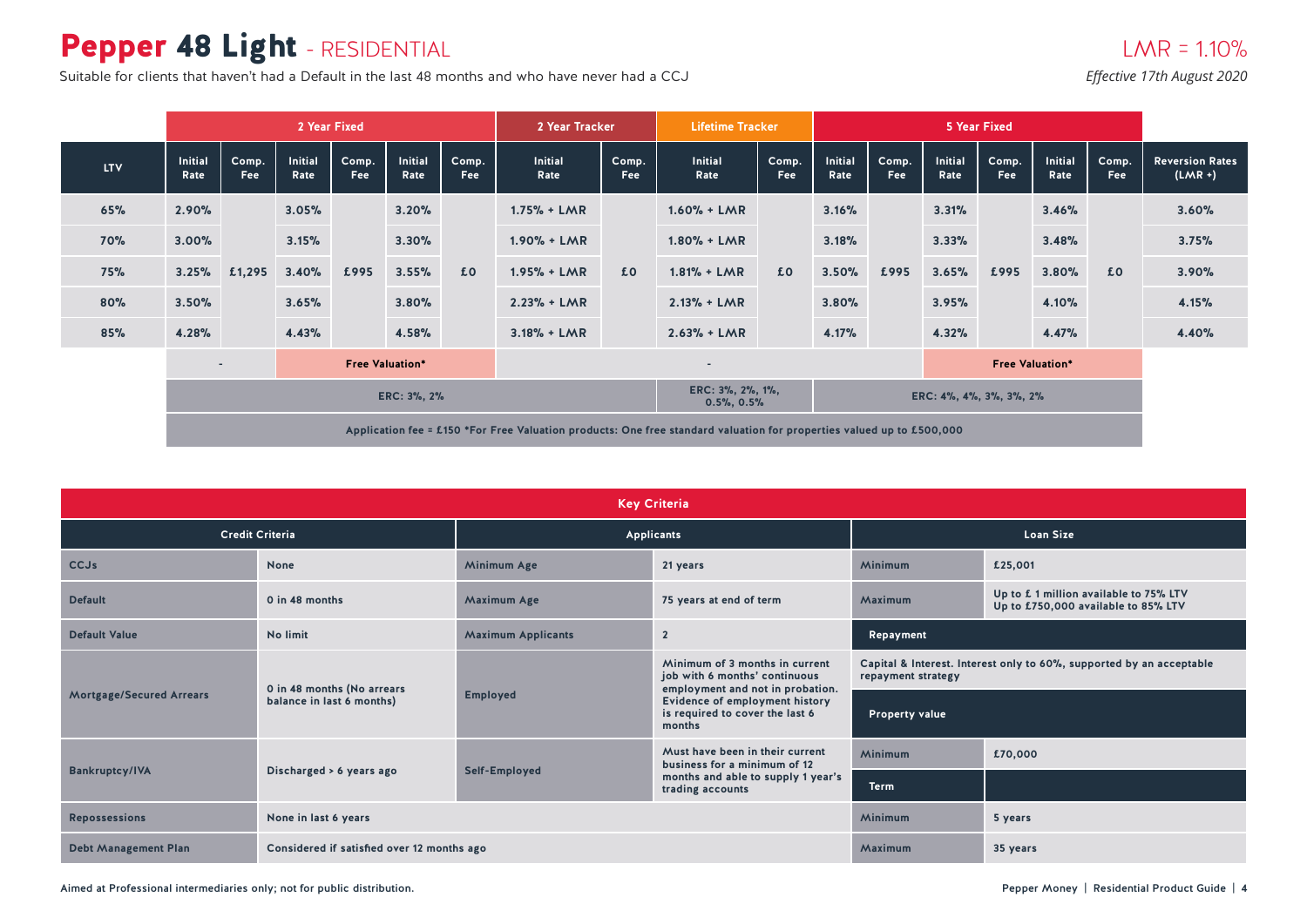### Pepper 48 - RESIDENTIAL

Suitable for clients that haven't had a CCJ or Default in the last 48 months *Effective 17th August 2020* 

|            |                        | 2 Year Fixed                                       |                          |              |                          |                     | 2 Year Tracker                                                                                                        |              | <b>Lifetime Tracker</b> |                        | 5 Year Fixed            |              |                        |              |                        |                     |                                     |
|------------|------------------------|----------------------------------------------------|--------------------------|--------------|--------------------------|---------------------|-----------------------------------------------------------------------------------------------------------------------|--------------|-------------------------|------------------------|-------------------------|--------------|------------------------|--------------|------------------------|---------------------|-------------------------------------|
| <b>LTV</b> | <b>Initial</b><br>Rate | Comp.<br>Fee                                       | <b>Initial</b><br>Rate   | Comp.<br>Fee | <b>Initial</b><br>Rate   | Comp.<br><b>Fee</b> | <b>Initial</b><br>Rate                                                                                                | Comp.<br>Fee | <b>Initial</b><br>Rate  | Comp.<br>Fee           | <b>Initial</b><br>Rate  | Comp.<br>Fee | <b>Initial</b><br>Rate | Comp.<br>Fee | <b>Initial</b><br>Rate | Comp.<br><b>Fee</b> | <b>Reversion Rates</b><br>$(LMR +)$ |
| 65%        | 3.00%                  |                                                    | 3.15%                    |              | 3.30%                    |                     | $1.90% + LMR$                                                                                                         |              | $1.62% + LMR$           |                        | 3.18%                   |              | 3.33%                  |              | 3.48%                  |                     | 3.60%                               |
| <b>70%</b> | 3.02%                  |                                                    | $\overline{\phantom{a}}$ |              | $\overline{\phantom{a}}$ |                     | $1.92% + LMR$<br>$2.00\% + LMR$                                                                                       |              | $1.82% + LMR$           | £0                     | 3.20%                   |              | 3.35%                  |              | 3.50%                  |                     | 3.75%                               |
| <b>75%</b> | 3.30%                  | £1,295                                             | 3.45%                    | £995         | 3.60%                    | £0                  |                                                                                                                       | £0           | $1.83% + LMR$           |                        | 3.55%                   | £995         | 3.70%                  | £995         | 3.85%                  | £0                  | 3.90%                               |
| 80%        | 3.55%                  |                                                    | 3.70%                    |              | 3.85%                    |                     | $2.25% + LMR$                                                                                                         |              | $2.15% + LMR$           |                        | 3.85%                   |              | 4.00%                  |              | 4.15%                  |                     | 4.15%                               |
| 85%        | 4.30%                  |                                                    | 4.45%                    |              | 4.60%                    |                     | $3.20% + LMR$                                                                                                         |              | $2.65% + LMR$           |                        | 4.20%                   |              | 4.35%                  |              | 4.50%                  |                     | 4.50%                               |
|            |                        | <b>Free Valuation*</b><br>$\overline{\phantom{a}}$ |                          |              |                          |                     | ٠                                                                                                                     |              |                         | <b>Free Valuation*</b> |                         |              |                        |              |                        |                     |                                     |
|            | ERC: 3%, 2%            |                                                    |                          |              |                          |                     | ERC: 3%, 2%, 1%,<br>$0.5\%$ , $0.5\%$                                                                                 |              |                         |                        | ERC: 4%, 4%, 3%, 3%, 2% |              |                        |              |                        |                     |                                     |
|            |                        |                                                    |                          |              |                          |                     | Application fee = £150 *For Free Valuation products: One free standard valuation for properties valued up to £500,000 |              |                         |                        |                         |              |                        |              |                        |                     |                                     |

|                                                   | <b>Key Criteria</b>                        |                                                                         |                                                                                                     |                     |                                                                               |  |  |  |  |  |  |  |  |
|---------------------------------------------------|--------------------------------------------|-------------------------------------------------------------------------|-----------------------------------------------------------------------------------------------------|---------------------|-------------------------------------------------------------------------------|--|--|--|--|--|--|--|--|
|                                                   | <b>Credit Criteria</b>                     |                                                                         | Applicants                                                                                          |                     | <b>Loan Size</b>                                                              |  |  |  |  |  |  |  |  |
| <b>CCJs</b>                                       | 0 in 48 months                             | Minimum Age                                                             | 21 years                                                                                            | Minimum             | £25,001                                                                       |  |  |  |  |  |  |  |  |
| <b>Default</b>                                    | 0 in 48 months                             | <b>Maximum Age</b>                                                      | 75 years at end of term                                                                             | Maximum             | Up to £ 1 million available to 75% LTV<br>Up to £750,000 available to 85% LTV |  |  |  |  |  |  |  |  |
| <b>CCJ/Default Value</b>                          | No limit                                   | <b>Maximum Applicants</b>                                               | $\overline{2}$                                                                                      | Repayment           |                                                                               |  |  |  |  |  |  |  |  |
|                                                   | 0 in 48 months (No arrears                 |                                                                         | Minimum of 3 months in current<br>job with 6 months' continuous<br>employment and not in probation. | repayment strategy  | Capital & Interest. Interest only to 60%, supported by an acceptable          |  |  |  |  |  |  |  |  |
| <b>Mortgage/Secured Arrears</b>                   | balance in last 6 months)                  | <b>Employed</b>                                                         | Evidence of employment history<br>is required to cover the last 6<br>months                         | Property value      |                                                                               |  |  |  |  |  |  |  |  |
|                                                   |                                            |                                                                         | Must have been in their current<br>business for a minimum of 12                                     | <b>Minimum</b>      | £70,000                                                                       |  |  |  |  |  |  |  |  |
| <b>Bankruptcy/IVA</b><br>Discharged > 6 years ago |                                            | Self-Employed<br>months and able to supply 1 year's<br>trading accounts |                                                                                                     | <b>Term</b>         |                                                                               |  |  |  |  |  |  |  |  |
| <b>Repossessions</b>                              | None in last 6 years                       |                                                                         |                                                                                                     | Minimum             | 5 years                                                                       |  |  |  |  |  |  |  |  |
| <b>Debt Management Plan</b>                       | Considered if satisfied over 12 months ago |                                                                         |                                                                                                     | Maximum<br>35 years |                                                                               |  |  |  |  |  |  |  |  |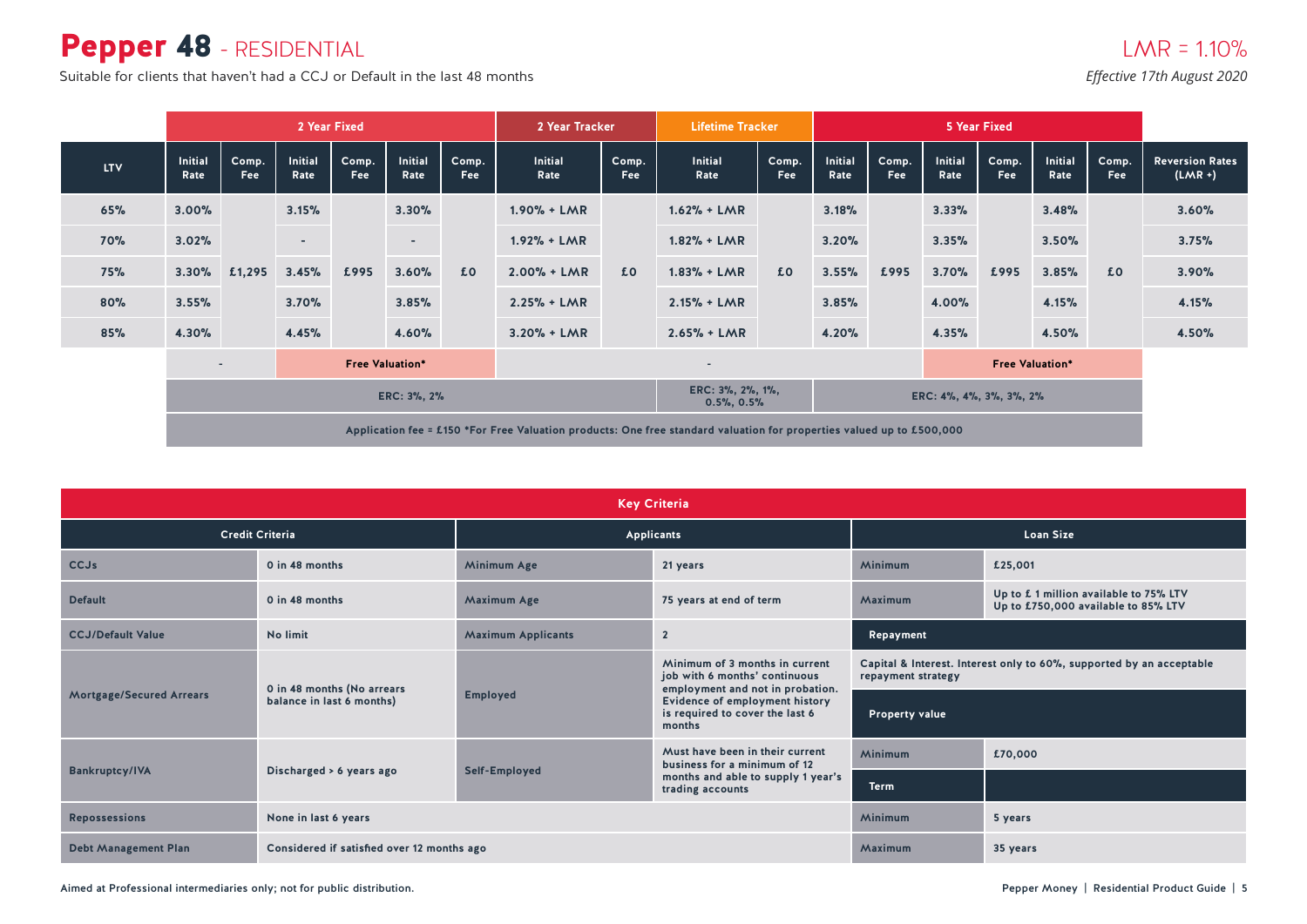# Pepper 36 Light - RESIDENTIAL

Suitable for clients that haven't had a Default in the last 36 months and who have never had a CCJ *Effective 17th August 2020* 

|            |                        | 2 Year Fixed                                       |                        |              |                        |                          | 2 Year Tracker                                                                                                        |              | <b>Lifetime Tracker</b> |                         | 5 Year Fixed           |              |                 |              |                        |                     |                                     |  |       |
|------------|------------------------|----------------------------------------------------|------------------------|--------------|------------------------|--------------------------|-----------------------------------------------------------------------------------------------------------------------|--------------|-------------------------|-------------------------|------------------------|--------------|-----------------|--------------|------------------------|---------------------|-------------------------------------|--|-------|
| <b>LTV</b> | <b>Initial</b><br>Rate | Comp.<br>Fee                                       | <b>Initial</b><br>Rate | Comp.<br>Fee | <b>Initial</b><br>Rate | Comp.<br><b>Fee</b>      | <b>Initial</b><br>Rate                                                                                                | Comp.<br>Fee | <b>Initial</b><br>Rate  | Comp.<br><b>Fee</b>     | <b>Initial</b><br>Rate | Comp.<br>Fee | Initial<br>Rate | Comp.<br>Fee | <b>Initial</b><br>Rate | Comp.<br><b>Fee</b> | <b>Reversion Rates</b><br>$(LMR +)$ |  |       |
| 65%        | 3.60%                  |                                                    | 3.75%                  |              | 3.90%                  |                          | $2.40% + LMR$                                                                                                         |              | $2.15% + LMR$           |                         | 3.65%                  |              | 3.80%           |              | 3.95%                  |                     | 3.60%                               |  |       |
| <b>70%</b> | 3.65%                  |                                                    | 3.80%                  |              | 3.95%                  |                          | $2.45% + LMR$                                                                                                         |              | $2.20% + LMR$           | £0                      | 3.75%                  |              | 3.90%           |              | 4.05%                  |                     | 3.75%                               |  |       |
| 75%        | 3.70%                  | £1,295                                             | 3.85%                  | £995         | 4.00%                  | £0                       | $2.50% + LMR$                                                                                                         | £0           | $2.25% + LMR$           |                         | 3.80%                  | £995         | 3.95%           | £995         | 4.10%                  | £0                  | 3.90%                               |  |       |
| 80%        | 4.10%                  |                                                    | 4.25%                  |              | 4.40%                  |                          | $2.90% + LMR$                                                                                                         |              | $2.65% + LMR$           |                         | 4.34%                  |              | 4.49%           |              | 4.64%                  |                     | 4.15%                               |  |       |
| 85%        | 4.80%                  |                                                    |                        |              | 4.95%                  |                          | 5.10%                                                                                                                 |              | $3.70% + LMR$           |                         | $3.45% + LMR$          |              | 4.42%           |              | 4.57%                  |                     | 4.72%                               |  | 4.40% |
|            |                        | <b>Free Valuation*</b><br>$\overline{\phantom{a}}$ |                        |              |                        | $\overline{\phantom{a}}$ |                                                                                                                       |              | <b>Free Valuation*</b>  |                         |                        |              |                 |              |                        |                     |                                     |  |       |
|            | ERC: 3%, 2%            |                                                    |                        |              |                        |                          | ERC: 3%, 2%, 1%,<br>$0.5\%$ , $0.5\%$                                                                                 |              |                         | ERC: 4%, 4%, 3%, 3%, 2% |                        |              |                 |              |                        |                     |                                     |  |       |
|            |                        |                                                    |                        |              |                        |                          | Application fee = £150 *For Free Valuation products: One free standard valuation for properties valued up to £500,000 |              |                         |                         |                        |              |                 |              |                        |                     |                                     |  |       |

|                                 | <b>Key Criteria</b>                        |                           |                                                                                                     |                       |                                                                               |  |  |  |  |  |  |  |  |
|---------------------------------|--------------------------------------------|---------------------------|-----------------------------------------------------------------------------------------------------|-----------------------|-------------------------------------------------------------------------------|--|--|--|--|--|--|--|--|
|                                 | <b>Credit Criteria</b>                     |                           | Applicants                                                                                          |                       | <b>Loan Size</b>                                                              |  |  |  |  |  |  |  |  |
| <b>CCJs</b>                     | <b>None</b>                                | Minimum Age               | 21 years                                                                                            | Minimum               | £25,001                                                                       |  |  |  |  |  |  |  |  |
| <b>Default</b>                  | 0 in 36 months                             | <b>Maximum Age</b>        | 75 years at end of term                                                                             | Maximum               | Up to £ 1 million available to 75% LTV<br>Up to £750,000 available to 85% LTV |  |  |  |  |  |  |  |  |
| <b>Default Value</b>            | No limit                                   | <b>Maximum Applicants</b> | $\overline{2}$                                                                                      | Repayment             |                                                                               |  |  |  |  |  |  |  |  |
|                                 | 0 in 36 months (No arrears                 |                           | Minimum of 3 months in current<br>job with 6 months' continuous<br>employment and not in probation. | repayment strategy    | Capital & Interest. Interest only to 60%, supported by an acceptable          |  |  |  |  |  |  |  |  |
| <b>Mortgage/Secured Arrears</b> | balance in last 6 months)                  | <b>Employed</b>           | Evidence of employment history<br>is required to cover the last 6<br>months                         | <b>Property value</b> |                                                                               |  |  |  |  |  |  |  |  |
|                                 |                                            |                           | Must have been in their current<br>business for a minimum of 12                                     | <b>Minimum</b>        | £70,000                                                                       |  |  |  |  |  |  |  |  |
| <b>Bankruptcy/IVA</b>           | Discharged > 6 years ago                   | Self-Employed             | months and able to supply 1 year's<br>trading accounts                                              | <b>Term</b>           |                                                                               |  |  |  |  |  |  |  |  |
| <b>Repossessions</b>            | None in last 6 years                       |                           |                                                                                                     | Minimum               | 5 years                                                                       |  |  |  |  |  |  |  |  |
| <b>Debt Management Plan</b>     | Considered if satisfied over 12 months ago |                           |                                                                                                     | Maximum<br>35 years   |                                                                               |  |  |  |  |  |  |  |  |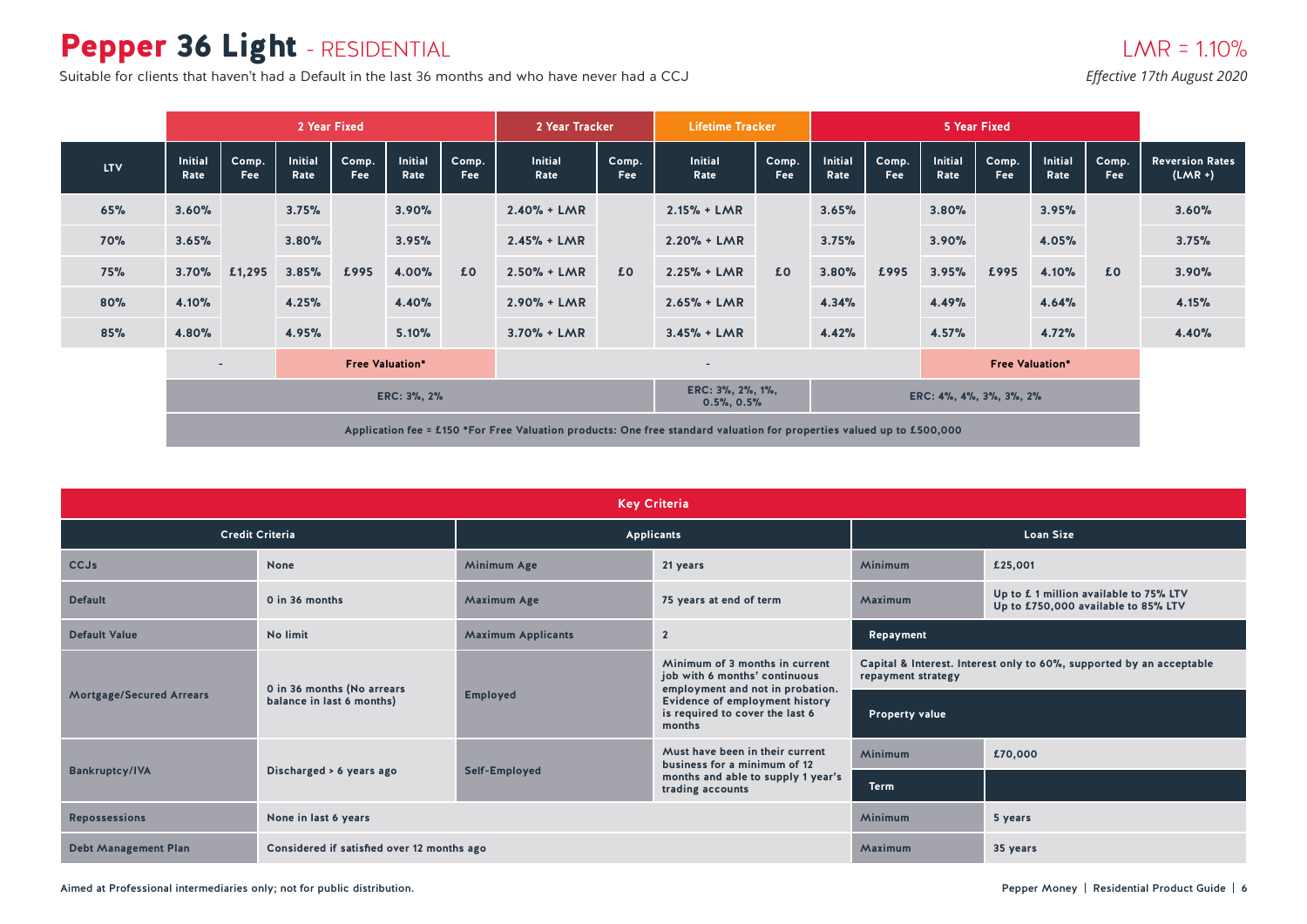### Pepper 36 - RESIDENTIAL

Suitable for clients that haven't had a CCJ or Default in the last 36 months *Effective 17th August 2020* 

|            |                        |                          |                        | 2 Year Fixed |                        |               | 2 Year Tracker                        |                | <b>Lifetime Tracker</b>                                                                                               |                         | 5 Year Fixed           |                     |                        |                     |                        |              |                                     |
|------------|------------------------|--------------------------|------------------------|--------------|------------------------|---------------|---------------------------------------|----------------|-----------------------------------------------------------------------------------------------------------------------|-------------------------|------------------------|---------------------|------------------------|---------------------|------------------------|--------------|-------------------------------------|
| <b>LTV</b> | <b>Initial</b><br>Rate | Comp.<br>Fee             | <b>Initial</b><br>Rate | Comp.<br>Fee | <b>Initial</b><br>Rate | Comp.<br>Fee: | <b>Initial</b><br>Rate                | Comp.<br>Fee   | <b>Initial</b><br>Rate                                                                                                | Comp.<br><b>Fee</b>     | <b>Initial</b><br>Rate | Comp.<br><b>Fee</b> | <b>Initial</b><br>Rate | Comp.<br><b>Fee</b> | <b>Initial</b><br>Rate | Comp.<br>Fee | <b>Reversion Rates</b><br>$(LMR +)$ |
| 65%        | 3.65%                  |                          | 3.80%                  |              | 3.95%                  |               | $2.45% + LMR$                         |                | $2.20% + LMR$                                                                                                         |                         | 3.70%                  |                     | 3.85%                  |                     | 4.00%                  |              | 3.60%                               |
| <b>70%</b> | 3.70%                  |                          | 3.85%                  |              | 4.00%                  |               | $2.50% + LMR$                         | f <sub>0</sub> | $2.25% + LMR$                                                                                                         | £0                      | 3.80%                  |                     | 3.95%                  |                     | 4.10%                  |              | 3.75%                               |
| 75%        | 3.75%                  | £1,295                   | 3.90%                  | £995         | 4.05%                  | £0            | $2.55% + LMR$                         |                | $2.30% + LMR$                                                                                                         |                         | 3.85%                  | £995                | 4.00%                  | £995                | 4.15%                  | £0           | 3.90%                               |
| 80%        | 4.35%                  |                          | 4.50%                  |              | 4.65%                  |               | $2.95% + LMR$                         |                | $2.70% + LMR$                                                                                                         |                         | 4.39%                  |                     | 4.54%                  |                     | 4.69%                  |              | 4.15%                               |
| 85%        | 4.85%                  |                          | 5.00%                  |              | 5.15%                  |               | $3.75% + LMR$                         |                | $3.50% + LMR$                                                                                                         |                         | 4.62%                  |                     | 4.77%                  |                     | 4.92%                  |              | 4.40%                               |
|            |                        | $\overline{\phantom{a}}$ |                        |              | <b>Free Valuation*</b> |               | $\overline{\phantom{a}}$              |                |                                                                                                                       | <b>Free Valuation*</b>  |                        |                     |                        |                     |                        |              |                                     |
|            | ERC: 3%, 2%            |                          |                        |              |                        |               | ERC: 3%, 2%, 1%,<br>$0.5\%$ , $0.5\%$ |                |                                                                                                                       | ERC: 4%, 4%, 3%, 3%, 2% |                        |                     |                        |                     |                        |              |                                     |
|            |                        |                          |                        |              |                        |               |                                       |                | Application fee = £150 *For Free Valuation products: One free standard valuation for properties valued up to £500,000 |                         |                        |                     |                        |                     |                        |              |                                     |

| <b>Key Criteria</b>             |                                            |                                               |                                                                                                     |                       |                                                                              |  |  |  |  |  |  |  |
|---------------------------------|--------------------------------------------|-----------------------------------------------|-----------------------------------------------------------------------------------------------------|-----------------------|------------------------------------------------------------------------------|--|--|--|--|--|--|--|
|                                 | <b>Credit Criteria</b>                     |                                               | Applicants                                                                                          |                       | <b>Loan Size</b>                                                             |  |  |  |  |  |  |  |
| <b>CCJs</b>                     | 0 in 36 months                             | Minimum<br>Minimum Age<br>£25,001<br>21 years |                                                                                                     |                       |                                                                              |  |  |  |  |  |  |  |
| <b>Default</b>                  | 0 in 36 months                             | <b>Maximum Age</b>                            | 75 years at end of term                                                                             | Maximum               | Up to £1 million available to 75% LTV<br>Up to £750,000 available to 85% LTV |  |  |  |  |  |  |  |
| <b>CCJ/Default Value</b>        | No limit                                   | <b>Maximum Applicants</b>                     | $\overline{2}$                                                                                      | Repayment             |                                                                              |  |  |  |  |  |  |  |
|                                 | 0 in 36 months (No arrears balance         |                                               | Minimum of 3 months in current<br>job with 6 months' continuous<br>employment and not in probation. | repayment strategy    | Capital & Interest. Interest only to 60%, supported by an acceptable         |  |  |  |  |  |  |  |
| <b>Mortgage/Secured Arrears</b> | in last 6 months)                          | <b>Employed</b>                               | <b>Evidence of employment history</b><br>is required to cover the last 6<br>months                  | <b>Property value</b> |                                                                              |  |  |  |  |  |  |  |
|                                 |                                            |                                               | Must have been in their current<br>business for a minimum of 12                                     | Minimum               | £70,000                                                                      |  |  |  |  |  |  |  |
| <b>Bankruptcy/IVA</b>           | Discharged > 6 years ago                   | Self-Employed                                 | months and able to supply 1 year's<br>trading accounts                                              | <b>Term</b>           |                                                                              |  |  |  |  |  |  |  |
| <b>Repossessions</b>            | None in last 6 years                       |                                               |                                                                                                     | Minimum               | 5 years                                                                      |  |  |  |  |  |  |  |
| <b>Debt Management Plan</b>     | Considered if satisfied over 12 months ago |                                               |                                                                                                     | Maximum<br>35 years   |                                                                              |  |  |  |  |  |  |  |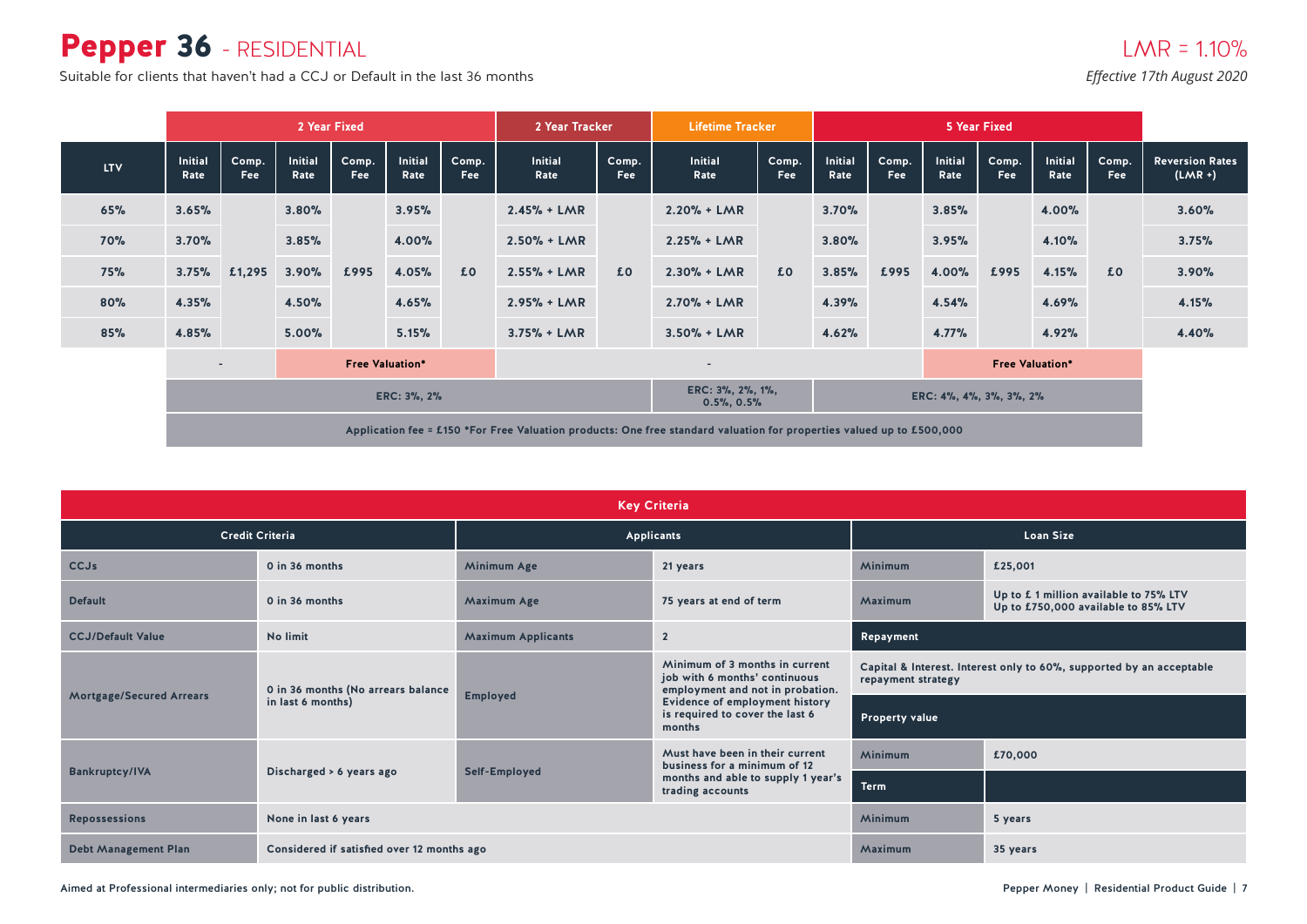# Pepper 24 Light - RESIDENTIAL

Suitable for clients that haven't had a Default in the last 24 months and who have never had a CCJ *Effective 17th August 2020* 

### $LMR = 1.10%$

|            |                                                                                                                       | 2 Year Fixed             |                        |              |                        |              |                        | 2 Year Tracker          |                          |              |                        | 5 Year Fixed        |                          |                     |                                     |  |
|------------|-----------------------------------------------------------------------------------------------------------------------|--------------------------|------------------------|--------------|------------------------|--------------|------------------------|-------------------------|--------------------------|--------------|------------------------|---------------------|--------------------------|---------------------|-------------------------------------|--|
| <b>LTV</b> | <b>Initial</b><br>Rate                                                                                                | Comp.<br>Fee             | <b>Initial</b><br>Rate | Comp.<br>Fee | <b>Initial</b><br>Rate | Comp.<br>Fee | <b>Initial</b><br>Rate | Comp.<br>Fee            | <b>Initial</b><br>Rate   | Comp.<br>Fee | <b>Initial</b><br>Rate | Comp.<br><b>Fee</b> | <b>Initial</b><br>Rate   | Comp.<br><b>Fee</b> | <b>Reversion Rates</b><br>$(LMR +)$ |  |
| 65%        | 3.70%                                                                                                                 |                          | 3.85%                  |              | 4.00%                  |              | $2.50% + LMR$          |                         | $\overline{\phantom{0}}$ |              | $\sim$                 |                     | $\overline{\phantom{a}}$ |                     | 3.60%                               |  |
| <b>70%</b> | 3.75%                                                                                                                 |                          | 3.90%                  |              | 4.05%                  |              | $2.55% + LMR$          |                         | 4.35%                    |              | 4.50%                  |                     | 4.65%                    |                     | 3.75%                               |  |
| <b>75%</b> | 3.80%                                                                                                                 | £1,295                   | 3.95%                  | £995         | 4.10%                  | £0           | $2.60% + LMR$          | £0                      | 4.55%                    | £1,295       | 4.70%                  | £995                | 4.85%                    | £0                  | 3.90%                               |  |
| 80%        | 4.20%                                                                                                                 |                          | 4.35%                  |              | 4.50%                  |              | $3.00\% + LMR$         |                         | 4.80%                    |              | 4.95%                  |                     | 5.10%                    |                     | 4.15%                               |  |
| 85%        | 4.90%                                                                                                                 |                          | 5.05%                  |              | 5.20%                  |              | $3.80% + LMR$          |                         | 5.15%                    |              | 5.30%                  |                     | 5.45%                    |                     | 4.40%                               |  |
|            |                                                                                                                       | $\overline{\phantom{a}}$ |                        |              | <b>Free Valuation*</b> |              |                        |                         |                          |              | <b>Free Valuation*</b> |                     |                          |                     |                                     |  |
|            |                                                                                                                       |                          |                        |              | ERC: 3%, 2%            |              |                        | ERC: 4%, 4%, 3%, 3%, 2% |                          |              |                        |                     |                          |                     |                                     |  |
|            | Application fee = £150 *For Free Valuation products: One free standard valuation for properties valued up to £500,000 |                          |                        |              |                        |              |                        |                         |                          |              |                        |                     |                          |                     |                                     |  |

| <b>Key Criteria</b>             |                                            |                           |                                                                                                     |                       |                                                                              |  |  |  |  |  |  |  |
|---------------------------------|--------------------------------------------|---------------------------|-----------------------------------------------------------------------------------------------------|-----------------------|------------------------------------------------------------------------------|--|--|--|--|--|--|--|
|                                 | <b>Credit Criteria</b>                     |                           | Applicants                                                                                          |                       | <b>Loan Size</b>                                                             |  |  |  |  |  |  |  |
| <b>CCJs</b>                     | <b>None</b>                                | Minimum Age               | 21 years                                                                                            | Minimum               | £25,001                                                                      |  |  |  |  |  |  |  |
| <b>Default</b>                  | 0 in 24 months                             | <b>Maximum Age</b>        | 75 years at end of term                                                                             | Maximum               | Up to £1 million available to 75% LTV<br>Up to £750,000 available to 85% LTV |  |  |  |  |  |  |  |
| <b>Default Value</b>            | No limit                                   | <b>Maximum Applicants</b> | $\overline{2}$                                                                                      | Repayment             |                                                                              |  |  |  |  |  |  |  |
|                                 | 0 in 24 months (No arrears                 |                           | Minimum of 3 months in current<br>job with 6 months' continuous<br>employment and not in probation. | repayment strategy    | Capital & Interest. Interest only to 60%, supported by an acceptable         |  |  |  |  |  |  |  |
| <b>Mortgage/Secured Arrears</b> | balance in last 6 months)                  | <b>Employed</b>           | <b>Evidence of employment history</b><br>is required to cover the last 6<br>months                  | <b>Property value</b> |                                                                              |  |  |  |  |  |  |  |
|                                 |                                            |                           | Must have been in their current<br>business for a minimum of 12                                     | Minimum               | £70,000                                                                      |  |  |  |  |  |  |  |
| <b>Bankruptcy/IVA</b>           | Discharged > 6 years ago                   | Self-Employed             | months and able to supply 1 year's<br>trading accounts                                              | <b>Term</b>           |                                                                              |  |  |  |  |  |  |  |
| <b>Repossessions</b>            | None in last 6 years                       |                           |                                                                                                     | Minimum               | 5 years                                                                      |  |  |  |  |  |  |  |
| <b>Debt Management Plan</b>     | Considered if satisfied over 12 months ago |                           |                                                                                                     | Maximum               | 35 years                                                                     |  |  |  |  |  |  |  |

Aimed at Professional intermediaries only; not for public distribution. Pepper Money | Residential Product Guide | 8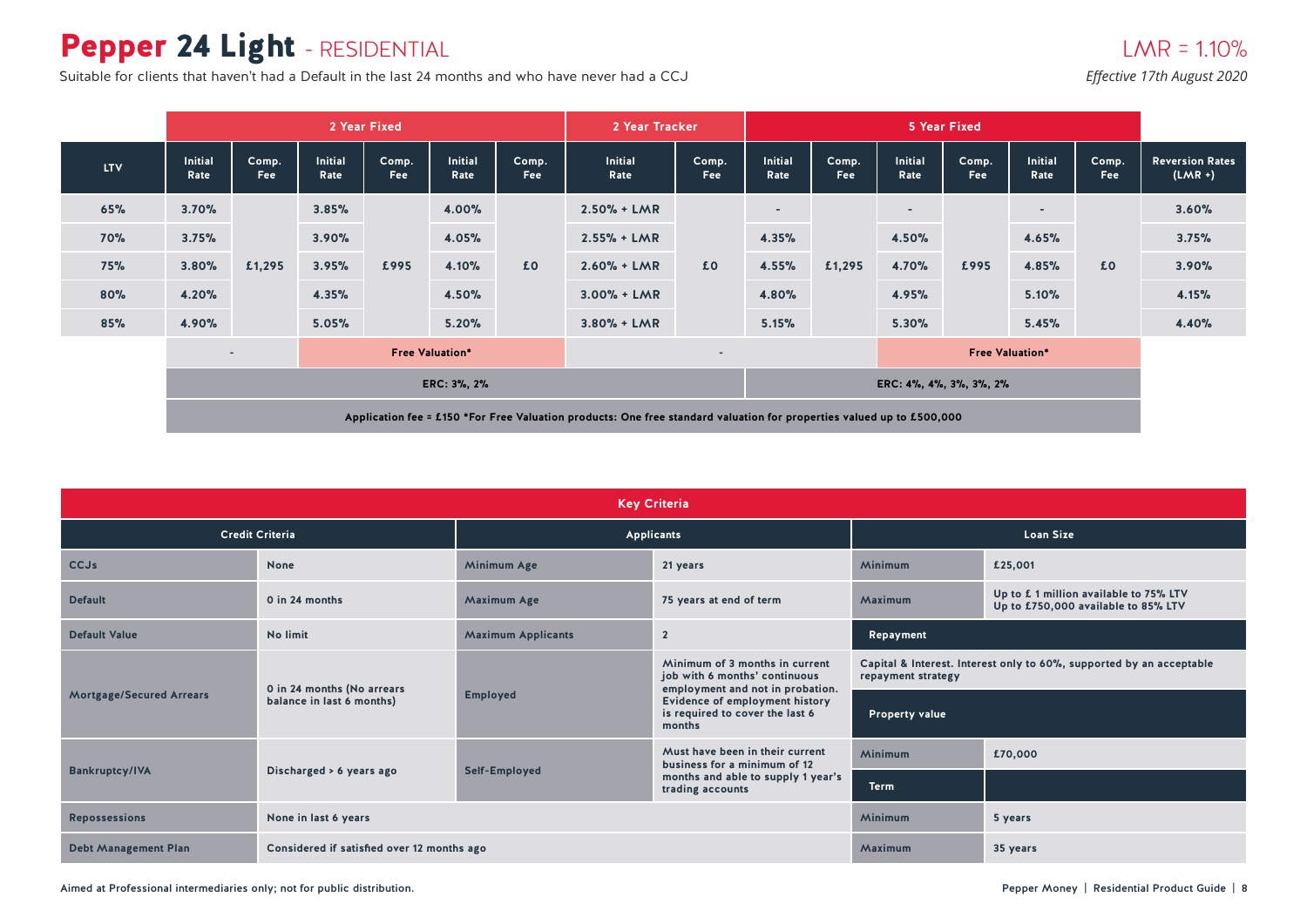### Pepper 24 - RESIDENTIAL

Suitable for clients that haven't had a CCJ or Default in the last 24 months *Effective 17th August 2020* 

|            | 2 Year Fixed                                                                                                          |                     |                        |               |                          | 2 Year Tracker           |                        |              |                          | 5 Year Fixed        |                          |              |                          |              |                                     |
|------------|-----------------------------------------------------------------------------------------------------------------------|---------------------|------------------------|---------------|--------------------------|--------------------------|------------------------|--------------|--------------------------|---------------------|--------------------------|--------------|--------------------------|--------------|-------------------------------------|
| <b>LTV</b> | <b>Initial</b><br>Rate                                                                                                | Comp.<br><b>Fee</b> | <b>Initial</b><br>Rate | Comp.<br>Fee: | Initial<br>Rate          | Comp.<br>Fee             | <b>Initial</b><br>Rate | Comp.<br>Fee | Initial<br>Rate          | Comp.<br><b>Fee</b> | <b>Initial</b><br>Rate   | Comp.<br>Fee | <b>Initial</b><br>Rate   | Comp.<br>Fee | <b>Reversion Rates</b><br>$(LMR +)$ |
| 65%        | 3.75%                                                                                                                 |                     | 3.90%                  |               | 4.05%                    |                          | $2.55% + LMR$          |              | $\overline{\phantom{a}}$ |                     | $\overline{\phantom{a}}$ |              | $\overline{\phantom{a}}$ |              | 3.60%                               |
| <b>70%</b> | 3.80%                                                                                                                 |                     | 3.95%                  |               | 4.10%                    |                          | $2.60% + LMR$          | £0           | 4.40%                    |                     | 4.55%                    |              | 4.70%                    |              | 3.75%                               |
| 75%        | 3.85%                                                                                                                 | £1,295              | 4.00%                  | £995          | 4.15%                    | £0                       | $2.65% + LMR$          |              | 4.60%                    | 4.75%<br>£1,295     |                          | £995         | 4.90%                    | £0           | 3.90%                               |
| 80%        | 4.10%                                                                                                                 |                     | 4.25%                  |               | 4.40%                    |                          | $3.05% + LMR$          |              | 4.85%                    |                     | 5.00%                    |              | 5.15%                    |              | 4.15%                               |
| 85%        | 4.80%                                                                                                                 |                     | 4.95%                  |               | 5.10%                    |                          | $3.85% + LMR$          |              | 5.35%                    |                     | 5.50%                    |              | 5.65%                    |              | 4.40%                               |
|            |                                                                                                                       |                     | <b>DMP Allowed</b>     |               | $\overline{\phantom{a}}$ |                          |                        |              | <b>DMP Allowed</b>       |                     |                          |              |                          |              |                                     |
|            | <b>Free Valuation*</b><br>$\sim$                                                                                      |                     |                        |               |                          | $\overline{\phantom{a}}$ |                        |              | <b>Free Valuation*</b>   |                     |                          |              |                          |              |                                     |
|            | ERC: 3%, 2%                                                                                                           |                     |                        |               |                          | ERC: 4%, 4%, 3%, 3%, 2%  |                        |              |                          |                     |                          |              |                          |              |                                     |
|            | Application fee = £150 *For Free Valuation products: One free standard valuation for properties valued up to £500,000 |                     |                        |               |                          |                          |                        |              |                          |                     |                          |              |                          |              |                                     |

|                             | <b>Key Criteria</b>                                                                               |                                                                                                                                                                                                                      |                                                                                                                 |                       |                                                                              |  |  |  |  |  |
|-----------------------------|---------------------------------------------------------------------------------------------------|----------------------------------------------------------------------------------------------------------------------------------------------------------------------------------------------------------------------|-----------------------------------------------------------------------------------------------------------------|-----------------------|------------------------------------------------------------------------------|--|--|--|--|--|
|                             | <b>Credit Criteria</b>                                                                            |                                                                                                                                                                                                                      | Applicants                                                                                                      | <b>Loan Size</b>      |                                                                              |  |  |  |  |  |
| CCJs                        | 0 in 24 months                                                                                    | <b>Minimum Age</b>                                                                                                                                                                                                   | 21 years                                                                                                        | Minimum               | £25,001                                                                      |  |  |  |  |  |
| <b>Default</b>              | 0 in 24 months                                                                                    | <b>Maximum Age</b>                                                                                                                                                                                                   | 75 years at end of term                                                                                         | Maximum               | Up to £1 million available to 75% LTV<br>Up to £750,000 available to 85% LTV |  |  |  |  |  |
| <b>CCJ/Default Value</b>    | No limit                                                                                          | <b>Maximum Applicants</b>                                                                                                                                                                                            | Repayment                                                                                                       |                       |                                                                              |  |  |  |  |  |
|                             | 0 in 24 months (No arrears                                                                        | Minimum of 3 months in current<br>job with 6 months' continuous                                                                                                                                                      |                                                                                                                 | repayment strategy    | Capital & Interest. Interest only to 60%, supported by an acceptable         |  |  |  |  |  |
| Mortgage/Secured Arrears    | balance in last 6 months)                                                                         | <b>Employed</b>                                                                                                                                                                                                      | employment and not in probation.<br>Evidence of employment history<br>is required to cover the last 6<br>months | <b>Property value</b> |                                                                              |  |  |  |  |  |
|                             |                                                                                                   |                                                                                                                                                                                                                      | Must have been in their current<br>business for a minimum of 12                                                 | Minimum               | £70,000                                                                      |  |  |  |  |  |
| <b>Bankruptcy/IVA</b>       | Discharged > 6 years ago                                                                          | Self-Employed                                                                                                                                                                                                        | months and able to supply 1 year's<br>trading accounts                                                          | <b>Term</b>           |                                                                              |  |  |  |  |  |
| <b>Repossessions</b>        | None in last 6 years                                                                              |                                                                                                                                                                                                                      |                                                                                                                 | Minimum               | 5 years                                                                      |  |  |  |  |  |
| <b>Debt Management Plan</b> | Accepted for active or satisfied in the last 12 months on select products.<br>DMP per application | Must have been in the DMP for at least 12 months and able to provide proof of satisfactory payments from<br>DMP provider. For remortgages, capital raising can be considered to clear the DMP. No more than 1 active | Maximum                                                                                                         | 35 years              |                                                                              |  |  |  |  |  |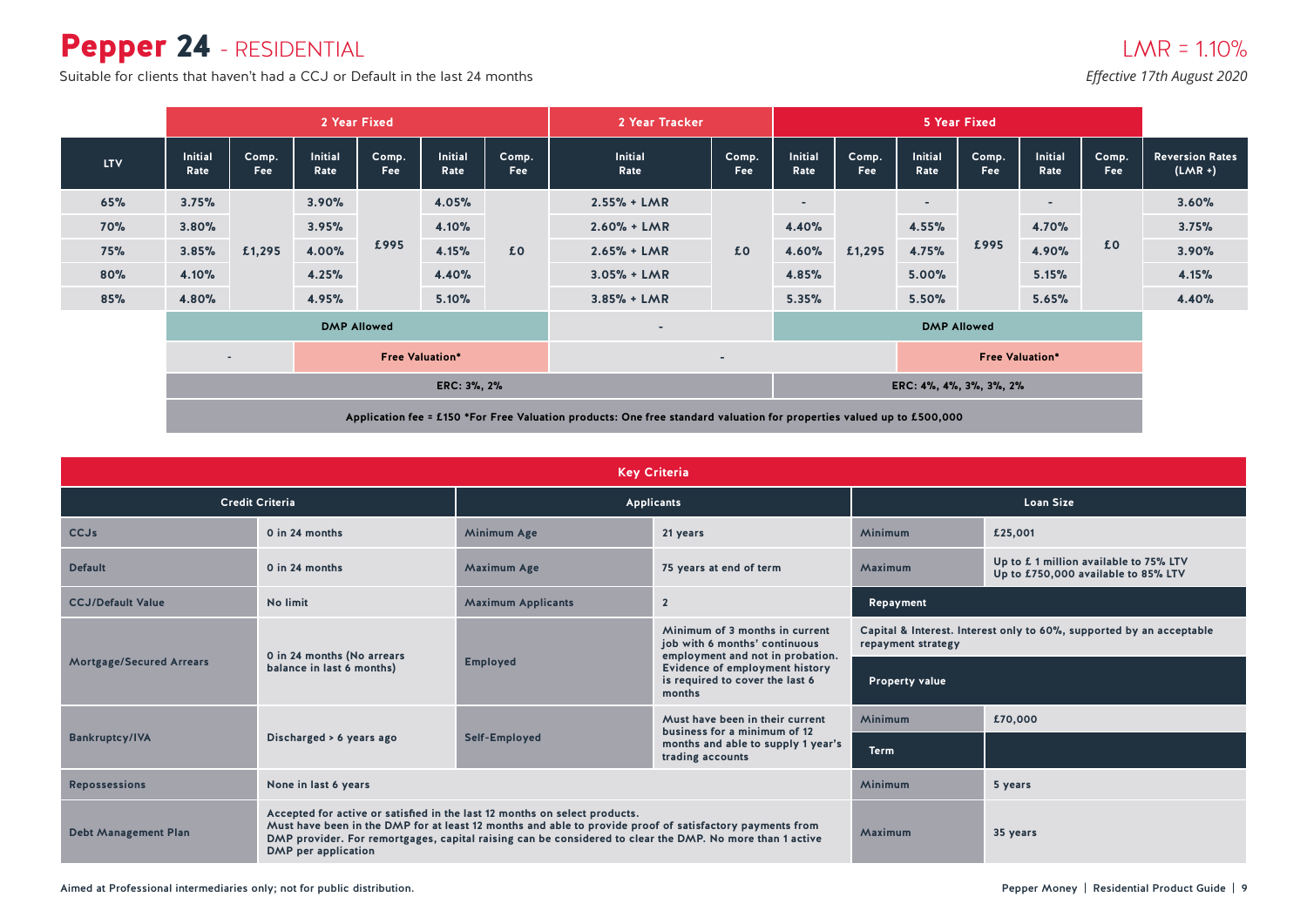# Pepper 18 Light - RESIDENTIAL

Suitable for clients that haven't had a Default in the last 18 months and who have never had a CCJ *Effective 17th August 2020* 

|            |                                                                                                                       |              |                        | 2 Year Fixed        |                        |                     | 5 Year Fixed                     |              |                 |                         |                        |              |                                     |
|------------|-----------------------------------------------------------------------------------------------------------------------|--------------|------------------------|---------------------|------------------------|---------------------|----------------------------------|--------------|-----------------|-------------------------|------------------------|--------------|-------------------------------------|
| <b>LTV</b> | <b>Initial</b><br>Rate                                                                                                | Comp.<br>Fee | <b>Initial</b><br>Rate | Comp.<br><b>Fee</b> | <b>Initial</b><br>Rate | Comp.<br><b>Fee</b> | <b>Initial</b><br>Rate           | Comp.<br>Fee | Initial<br>Rate | Comp.<br>Fee            | <b>Initial</b><br>Rate | Comp.<br>Fee | <b>Reversion Rates</b><br>$(LMR +)$ |
| <b>70%</b> | 4.75%                                                                                                                 |              | 4.90%                  |                     | 5.05%                  |                     | 4.95%                            |              | 5.10%           |                         | 5.25%                  |              | 4.05%                               |
| <b>75%</b> | 4.85%                                                                                                                 |              | 5.00%                  |                     | 5.15%                  | £0                  | 5.15%                            | £1,295       | 5.30%           | £995                    | 5.45%                  | £0           | 4.20%                               |
| 80%        | 5.45%                                                                                                                 | £1,295       | 5.60%                  | £995<br>5.75%       |                        | 5.45%               |                                  | 5.60%        |                 | 5.75%                   |                        | 4.45%        |                                     |
| 85%        | 5.85%                                                                                                                 |              | 6.00%                  |                     | 6.15%                  |                     | 6.00%                            |              | 6.15%           | 6.30%                   |                        |              | 4.70%                               |
|            | <b>Free Valuation*</b><br>$\sim$                                                                                      |              |                        |                     |                        |                     | <b>Free Valuation*</b><br>$\sim$ |              |                 |                         |                        |              |                                     |
|            | ERC: 3%, 2%                                                                                                           |              |                        |                     |                        |                     |                                  |              |                 | ERC: 4%, 4%, 3%, 3%, 2% |                        |              |                                     |
|            | Application fee = £150 *For Free Valuation products: One free standard valuation for properties valued up to £500,000 |              |                        |                     |                        |                     |                                  |              |                 |                         |                        |              |                                     |

| <b>Key Criteria</b>             |                                            |                           |                                                                                                     |                                                                                            |                                                                               |  |  |  |  |
|---------------------------------|--------------------------------------------|---------------------------|-----------------------------------------------------------------------------------------------------|--------------------------------------------------------------------------------------------|-------------------------------------------------------------------------------|--|--|--|--|
|                                 | <b>Credit Criteria</b>                     |                           | Applicants                                                                                          | <b>Loan Size</b>                                                                           |                                                                               |  |  |  |  |
| CCJs                            | <b>None</b>                                | <b>Minimum Age</b>        | 21 years                                                                                            | Minimum                                                                                    | £25,001                                                                       |  |  |  |  |
| <b>Default</b>                  | 0 in 18 months                             | <b>Maximum Age</b>        | 75 years at end of term                                                                             | Maximum                                                                                    | Up to £ 1 million available to 75% LTV<br>Up to £750,000 available to 85% LTV |  |  |  |  |
| <b>Default Value</b>            | No limit                                   | <b>Maximum Applicants</b> | $\overline{2}$                                                                                      | Repayment                                                                                  |                                                                               |  |  |  |  |
|                                 | 0 in 18 months (No arrears balance         |                           | Minimum of 3 months in current<br>job with 6 months' continuous<br>employment and not in probation. | Capital & Interest. Interest only to 60%, supported by an acceptable<br>repayment strategy |                                                                               |  |  |  |  |
| <b>Mortgage/Secured Arrears</b> | in last 6 months)                          | <b>Employed</b>           | <b>Evidence of employment history</b><br>is required to cover the last 6<br>months                  | <b>Property value</b>                                                                      |                                                                               |  |  |  |  |
|                                 |                                            |                           | Must have been in their current<br>business for a minimum of 12                                     | Minimum                                                                                    | £70,000                                                                       |  |  |  |  |
| <b>Bankruptcy/IVA</b>           | Discharged > 6 years ago                   | Self-Employed             | months and able to supply 1 year's<br>trading accounts                                              | <b>Term</b>                                                                                |                                                                               |  |  |  |  |
| <b>Repossessions</b>            | None in last 6 years                       |                           |                                                                                                     | Minimum                                                                                    | 5 years                                                                       |  |  |  |  |
| <b>Debt Management Plan</b>     | Considered if satisfied over 12 months ago |                           |                                                                                                     | Maximum                                                                                    | 35 years                                                                      |  |  |  |  |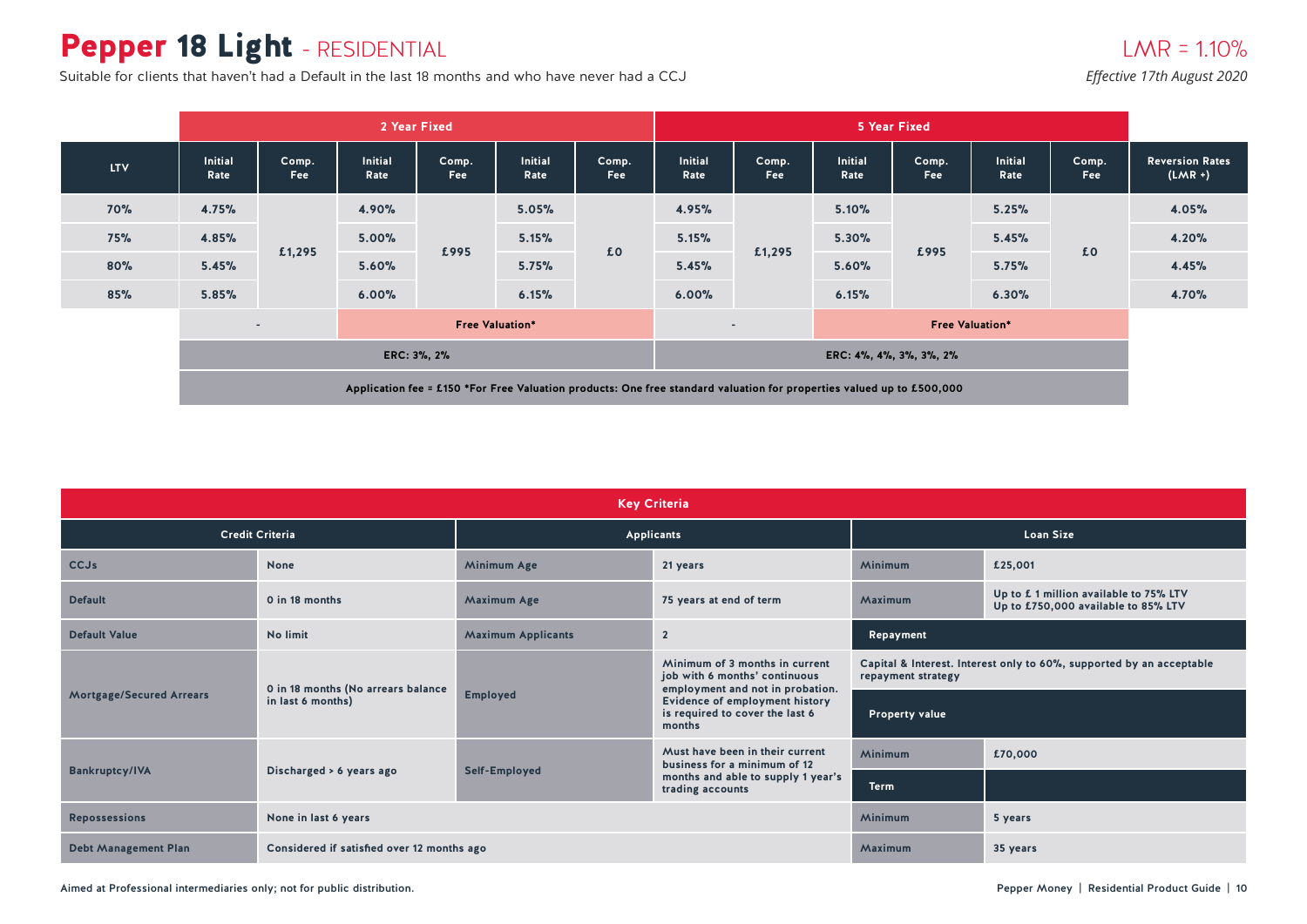### Pepper 18 - RESIDENTIAL

Suitable for clients that haven't had a CCJ or Default in the last 18 months

*Effective 17th August 2020*

|            |                                                                                                                       |                                  |                        | 2 Year Fixed |                        |                     | 5 Year Fixed       |                                  |                 |                         |                        |                     |                                     |
|------------|-----------------------------------------------------------------------------------------------------------------------|----------------------------------|------------------------|--------------|------------------------|---------------------|--------------------|----------------------------------|-----------------|-------------------------|------------------------|---------------------|-------------------------------------|
| <b>LTV</b> | <b>Initial</b><br>Rate                                                                                                | Comp.<br>Fee                     | <b>Initial</b><br>Rate | Comp.<br>Fee | <b>Initial</b><br>Rate | Comp.<br><b>Fee</b> | Initial<br>Rate    | Comp.<br>Fee                     | Initial<br>Rate | Comp.<br>Fee            | <b>Initial</b><br>Rate | Comp.<br><b>Fee</b> | <b>Reversion Rates</b><br>$(LMR +)$ |
| <b>70%</b> | 4.80%                                                                                                                 |                                  | 4.95%                  |              | 5.10%                  |                     | 5.00%              |                                  | 5.15%           |                         | 5.30%                  |                     | 4.05%                               |
| <b>75%</b> | 4.90%                                                                                                                 |                                  | 5.05%                  |              | 5.20%                  |                     | 5.20%              |                                  | 5.35%           | £995                    | 5.50%                  |                     | 4.20%                               |
| 80%        | 5.50%                                                                                                                 | £1,295                           | 5.65%                  | £995         | 5.80%                  | £0                  | 5.50%              | £1,295                           | 5.65%           |                         | 5.80%                  | £0                  | 4.45%                               |
| 85%        | 5.90%                                                                                                                 |                                  | 6.05%                  |              | 6.20%                  |                     | 6.05%              |                                  | 6.20%           |                         | 6.35%                  |                     | 4.70%                               |
|            |                                                                                                                       |                                  |                        |              |                        |                     | <b>DMP Allowed</b> |                                  |                 |                         |                        |                     |                                     |
|            |                                                                                                                       | <b>Free Valuation*</b><br>$\sim$ |                        |              |                        |                     |                    | <b>Free Valuation*</b><br>$\sim$ |                 |                         |                        |                     |                                     |
|            | ERC: 3%, 2%                                                                                                           |                                  |                        |              |                        |                     |                    |                                  |                 | ERC: 4%, 4%, 3%, 3%, 2% |                        |                     |                                     |
|            | Application fee = £150 *For Free Valuation products: One free standard valuation for properties valued up to £500,000 |                                  |                        |              |                        |                     |                    |                                  |                 |                         |                        |                     |                                     |

| <b>Key Criteria</b>                          |                                                                 |                 |                                                                                                     |                                                                                            |         |  |  |  |  |
|----------------------------------------------|-----------------------------------------------------------------|-----------------|-----------------------------------------------------------------------------------------------------|--------------------------------------------------------------------------------------------|---------|--|--|--|--|
|                                              | <b>Credit Criteria</b>                                          |                 | Applicants                                                                                          | <b>Loan Size</b>                                                                           |         |  |  |  |  |
| <b>CCJs</b>                                  | 0 in 18 months                                                  | Minimum Age     | 21 years                                                                                            | <b>Minimum</b>                                                                             | £25,001 |  |  |  |  |
| <b>Default</b>                               | 0 in 18 months<br><b>Maximum Age</b><br>75 years at end of term |                 | Up to £1 million available to 75% LTV<br>Maximum<br>Up to £750,000 available to 85% LTV             |                                                                                            |         |  |  |  |  |
| <b>CCJ/Default Value</b>                     | No limit<br><b>Maximum Applicants</b><br>$\overline{2}$         |                 |                                                                                                     | Repayment                                                                                  |         |  |  |  |  |
|                                              | 0 in 18 months (No arrears balance                              |                 | Minimum of 3 months in current<br>job with 6 months' continuous<br>employment and not in probation. | Capital & Interest. Interest only to 60%, supported by an acceptable<br>repayment strategy |         |  |  |  |  |
| Mortgage/Secured Arrears                     | in last 6 months)                                               | <b>Employed</b> | Evidence of employment history<br>is required to cover the last 6<br>months                         | <b>Property value</b>                                                                      |         |  |  |  |  |
|                                              |                                                                 |                 | Must have been in their current<br>business for a minimum of 12                                     | <b>Minimum</b>                                                                             | £70,000 |  |  |  |  |
| <b>Bankruptcy/IVA</b>                        | Discharged > 6 years ago                                        | Self-Employed   | months and able to supply 1 year's<br>trading accounts                                              | <b>Term</b>                                                                                |         |  |  |  |  |
| <b>Repossessions</b><br>None in last 6 years |                                                                 |                 |                                                                                                     | Minimum                                                                                    | 5 years |  |  |  |  |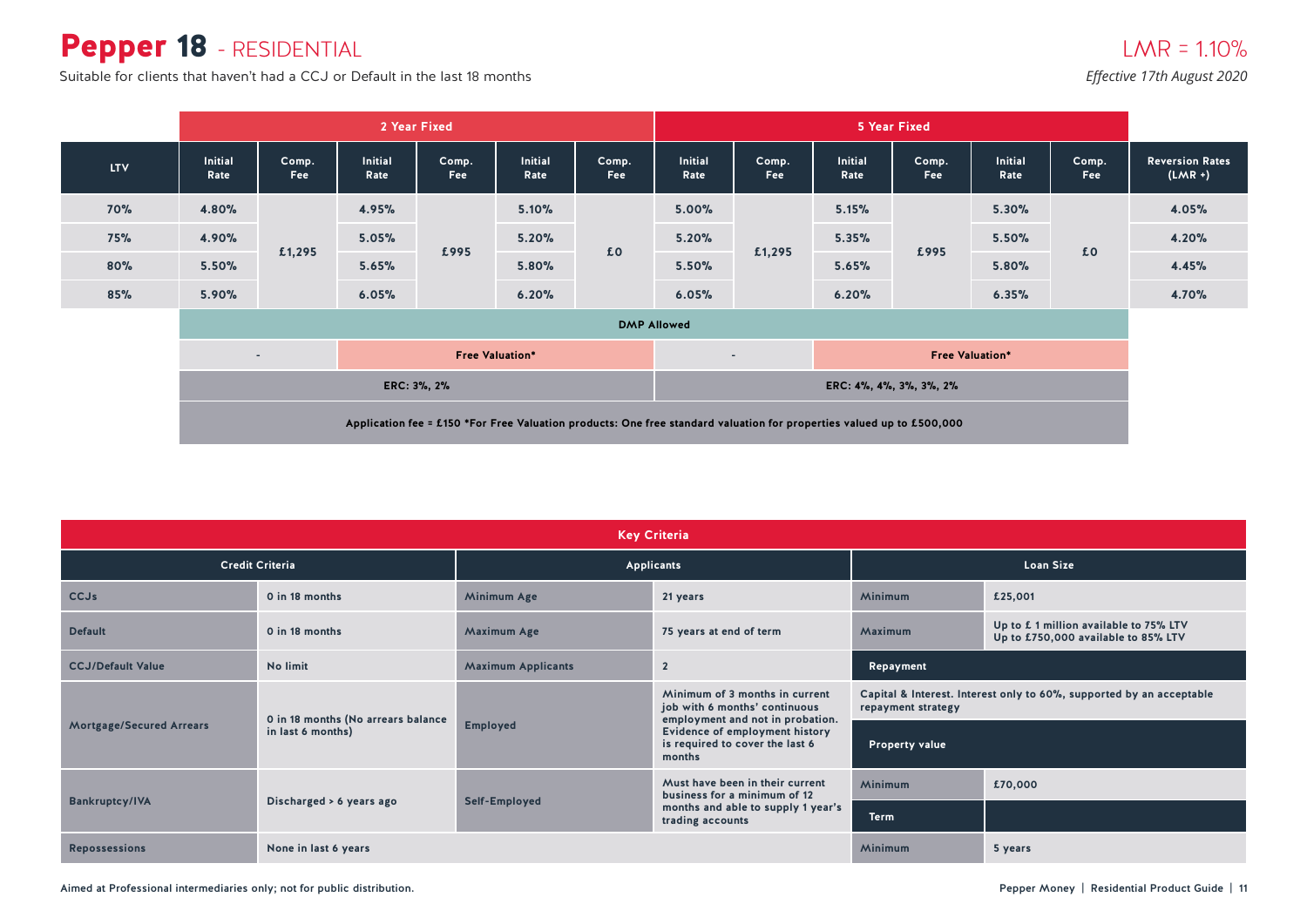# Pepper 12 Light - RESIDENTIAL

Suitable for clients that haven't had a Default in the last 12 months and who have never had a CCJ

#### $LMR = 1.10%$

*Effective 17th August 2020*

|            |                                                                                                                       |                          |                        | 2 Year Fixed             |                        |                     | 5 Year Fixed           |              |                                     |
|------------|-----------------------------------------------------------------------------------------------------------------------|--------------------------|------------------------|--------------------------|------------------------|---------------------|------------------------|--------------|-------------------------------------|
| <b>LTV</b> | Initial<br>Rate                                                                                                       | Comp.<br>Fee             | <b>Initial</b><br>Rate | Comp.<br><b>Fee</b>      | <b>Initial</b><br>Rate | Comp.<br><b>Fee</b> | <b>Initial</b><br>Rate | Comp.<br>Fee | <b>Reversion Rates</b><br>$(LMR +)$ |
| <b>70%</b> | 5.10%                                                                                                                 |                          | 5.25%                  |                          | 5.40%                  | £0                  | 5.15%                  | £1,295       | 4.35%                               |
| <b>75%</b> | 5.15%                                                                                                                 |                          | 5.30%                  | £995                     | 5.45%                  |                     | 5.25%                  |              | 4.60%                               |
| 80%        | 5.55%                                                                                                                 | £1,295                   | 5.70%                  |                          | 5.85%                  |                     | 5.80%                  |              | 4.85%                               |
| 85%        | 5.95%                                                                                                                 |                          | 6.10%                  |                          | 6.25%                  |                     | 6.15%                  |              | 5.00%                               |
|            |                                                                                                                       | $\overline{\phantom{a}}$ |                        | $\overline{\phantom{a}}$ |                        |                     |                        |              |                                     |
|            |                                                                                                                       |                          |                        | ERC: 4%, 4%, 3%, 3%, 2%  |                        |                     |                        |              |                                     |
|            | Application fee = £150 *For Free Valuation products: One free standard valuation for properties valued up to £500,000 |                          |                        |                          |                        |                     |                        |              |                                     |

| <b>Key Criteria</b>             |                                                         |                                             |                                                                                                           |                       |                                                                               |  |  |  |  |
|---------------------------------|---------------------------------------------------------|---------------------------------------------|-----------------------------------------------------------------------------------------------------------|-----------------------|-------------------------------------------------------------------------------|--|--|--|--|
|                                 | <b>Credit Criteria</b>                                  |                                             | Applicants                                                                                                | <b>Loan Size</b>      |                                                                               |  |  |  |  |
| <b>CCJs</b>                     | <b>None</b>                                             | Minimum Age                                 | 21 years                                                                                                  | <b>Minimum</b>        | £25,001                                                                       |  |  |  |  |
| <b>Default</b>                  | 0 in 12 months                                          | <b>Maximum Age</b>                          | Maximum<br>75 years at end of term                                                                        |                       | Up to £ 1 million available to 75% LTV<br>Up to £750,000 available to 85% LTV |  |  |  |  |
| <b>Default Value</b>            | No limit                                                | $\overline{2}$<br><b>Maximum Applicants</b> |                                                                                                           | Repayment             |                                                                               |  |  |  |  |
| <b>Mortgage/Secured Arrears</b> | 0 in 12 months (No arrears balance<br>in last 6 months) | <b>Employed</b>                             | Minimum of 3 months in current<br>job and not in probation. Evidence<br>of employment history is required | repayment strategy    | Capital & Interest. Interest only to 60%, supported by an acceptable          |  |  |  |  |
|                                 |                                                         |                                             | to cover the last 6 months                                                                                | <b>Property value</b> |                                                                               |  |  |  |  |
|                                 |                                                         |                                             | Must have been in their current<br>business for a minimum of 12                                           | <b>Minimum</b>        | £70,000                                                                       |  |  |  |  |
| <b>Bankruptcy/IVA</b>           | Discharged > 6 years ago                                | Self-Employed                               | months and able to supply 1 year's<br>trading accounts                                                    |                       |                                                                               |  |  |  |  |
| <b>Repossessions</b>            | None in last 6 years                                    |                                             |                                                                                                           | <b>Minimum</b>        | 5 years                                                                       |  |  |  |  |
| <b>Debt Management Plan</b>     | Considered if satisfied over 12 months ago              | Maximum                                     | 35 years                                                                                                  |                       |                                                                               |  |  |  |  |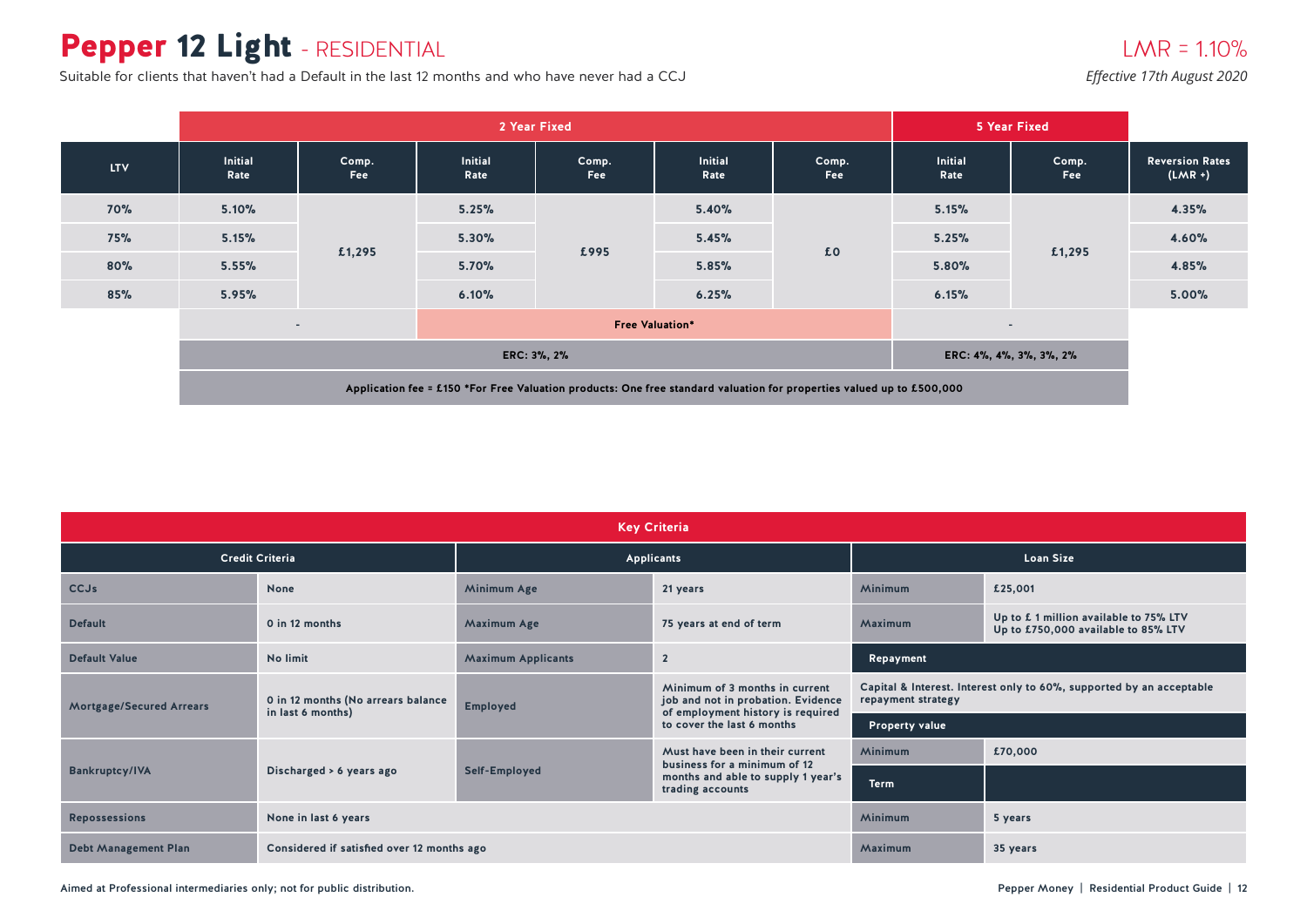### Pepper 12 - RESIDENTIAL

Suitable for clients that haven't had a CCJ or Default in the last 12 months

*Effective 17th August 2020*

|            |                                                                                                                       |                     | 2 Year Fixed           |              |                        |              | 5 Year Fixed           |                         |                                     |
|------------|-----------------------------------------------------------------------------------------------------------------------|---------------------|------------------------|--------------|------------------------|--------------|------------------------|-------------------------|-------------------------------------|
| <b>LTV</b> | <b>Initial</b><br>Rate                                                                                                | Comp.<br><b>Fee</b> | <b>Initial</b><br>Rate | Comp.<br>Fee | <b>Initial</b><br>Rate | Comp.<br>Fee | <b>Initial</b><br>Rate | Comp.<br>Fee            | <b>Reversion Rates</b><br>$(LMR +)$ |
| <b>70%</b> | 5.15%                                                                                                                 |                     | 5.30%                  |              | 5.45%                  | £0           | 5.20%                  |                         | 4.35%                               |
| <b>75%</b> | 5.20%                                                                                                                 |                     | 5.35%                  | £995         | 5.50%                  |              | 5.30%                  | £1,295                  | 4.60%                               |
| 80%        | 5.60%                                                                                                                 | £1,295              | 5.75%                  |              | 5.90%                  |              | 5.85%                  |                         | 4.85%                               |
| 85%        | 6.00%                                                                                                                 |                     | 6.15%                  |              | 6.30%                  |              | 6.20%                  |                         | 5.00%                               |
|            |                                                                                                                       |                     |                        |              | <b>DMP Allowed</b>     |              |                        |                         |                                     |
|            | <b>Free Valuation*</b><br>$\sim$                                                                                      |                     |                        |              |                        |              |                        | $\sim$                  |                                     |
|            | ERC: 3%, 2%                                                                                                           |                     |                        |              |                        |              |                        | ERC: 4%, 4%, 3%, 3%, 2% |                                     |
|            | Application fee = £150 *For Free Valuation products: One free standard valuation for properties valued up to £500,000 |                     |                        |              |                        |              |                        |                         |                                     |

| <b>Key Criteria</b>             |                                                                                                   |                                                                                                                                                                                                                      |                                                                                                              |                                                                                            |         |  |  |  |  |
|---------------------------------|---------------------------------------------------------------------------------------------------|----------------------------------------------------------------------------------------------------------------------------------------------------------------------------------------------------------------------|--------------------------------------------------------------------------------------------------------------|--------------------------------------------------------------------------------------------|---------|--|--|--|--|
|                                 | <b>Credit Criteria</b>                                                                            |                                                                                                                                                                                                                      | <b>Applicants</b>                                                                                            | <b>Loan Size</b>                                                                           |         |  |  |  |  |
| <b>CCJs</b>                     | 0 in 12 months                                                                                    | <b>Minimum Age</b>                                                                                                                                                                                                   | 21 years                                                                                                     | Minimum                                                                                    | £25,001 |  |  |  |  |
| <b>Default</b>                  | 0 in 12 months                                                                                    | 75 years at end of term<br><b>Maximum Age</b>                                                                                                                                                                        |                                                                                                              | Up to £1 million available to 75% LTV<br>Maximum<br>Up to £750,000 available to 85% LTV    |         |  |  |  |  |
| <b>CCJ/Default Value</b>        | No limit                                                                                          | <b>Maximum Applicants</b>                                                                                                                                                                                            | $\overline{2}$                                                                                               | Repayment                                                                                  |         |  |  |  |  |
|                                 | 0 in 12 months (No arrears balance                                                                |                                                                                                                                                                                                                      | Minimum of 3 months in current<br>job with 6 months' continuous                                              | Capital & Interest. Interest only to 60%, supported by an acceptable<br>repayment strategy |         |  |  |  |  |
| <b>Mortgage/Secured Arrears</b> | in last 6 months)                                                                                 | <b>Employed</b>                                                                                                                                                                                                      | employment and not in probation.<br>Evidence of employment history is<br>required to cover the last 6 months | <b>Property value</b>                                                                      |         |  |  |  |  |
|                                 |                                                                                                   |                                                                                                                                                                                                                      | Must have been in their current<br>business for a minimum of 12                                              | Minimum                                                                                    | £70,000 |  |  |  |  |
| <b>Bankruptcy/IVA</b>           | Discharged > 6 years ago                                                                          | Self-Employed                                                                                                                                                                                                        | months and able to supply 1 year's<br>trading accounts                                                       | Term                                                                                       |         |  |  |  |  |
| <b>Repossessions</b>            | None in last 6 years                                                                              |                                                                                                                                                                                                                      |                                                                                                              | Minimum                                                                                    | 5 years |  |  |  |  |
| <b>Debt Management Plan</b>     | Accepted for active or satisfied in the last 12 months on select products.<br>DMP per application | Must have been in the DMP for at least 12 months and able to provide proof of satisfactory payments from<br>DMP provider. For remortgages, capital raising can be considered to clear the DMP. No more than 1 active | Maximum                                                                                                      | 35 years                                                                                   |         |  |  |  |  |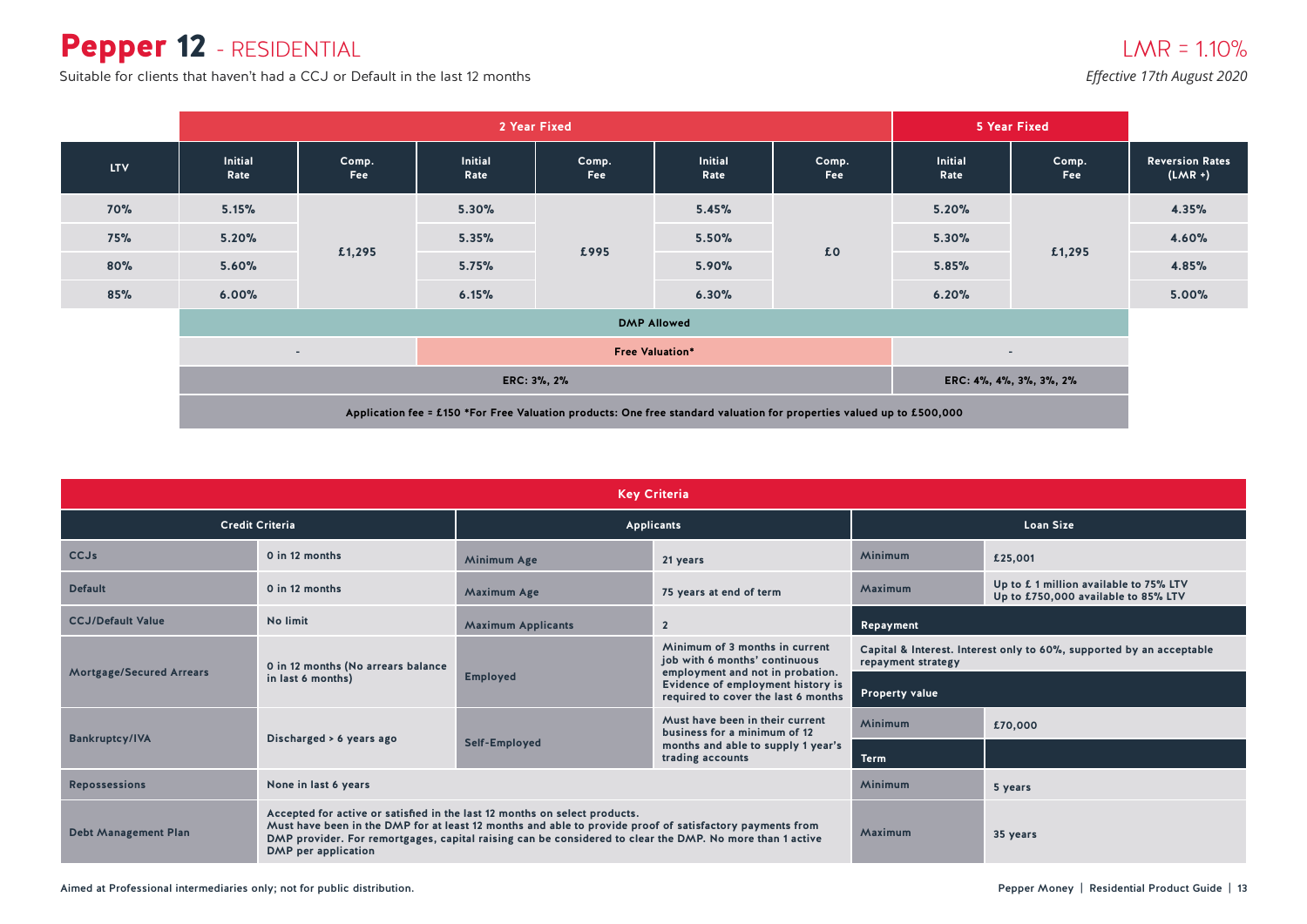# Pepper 6 Light - RESIDENTIAL

Suitable for clients that haven't had a Default in the last 6 months and who have never had a CCJ

#### $LMR = 1.10%$ *Effective 17th August 2020*

|            |                                                                                                                       |                     | 2 Year Fixed    |                     | 5 Year Fixed           |              |                        |              |                                     |
|------------|-----------------------------------------------------------------------------------------------------------------------|---------------------|-----------------|---------------------|------------------------|--------------|------------------------|--------------|-------------------------------------|
| <b>LTV</b> | <b>Initial</b><br>Rate                                                                                                | Comp.<br><b>Fee</b> | Initial<br>Rate | Comp.<br><b>Fee</b> | <b>Initial</b><br>Rate | Comp.<br>Fee | <b>Initial</b><br>Rate | Comp.<br>Fee | <b>Reversion Rates</b><br>$(LMR +)$ |
| <b>70%</b> | 5.60%                                                                                                                 |                     | 5.75%           |                     | 5.90%                  |              | 5.80%                  |              | 4.35%                               |
| 75%        | 5.85%                                                                                                                 | £1,295              | 6.00%           | £995                | 6.15%                  | £0           | 5.95%                  | £995         | 4.60%                               |
| 80%        | 5.95%                                                                                                                 |                     | 6.10%           |                     | 6.25%                  |              | 6.40%                  |              | 4.85%                               |
|            |                                                                                                                       | $\sim$              |                 |                     | $\sim$                 |              |                        |              |                                     |
|            | ERC: 3%, 2%<br>ERC: 4%, 4%, 3%, 3%, 2%                                                                                |                     |                 |                     |                        |              |                        |              |                                     |
|            | Application fee = £150 *For Free Valuation products: One free standard valuation for properties valued up to £500,000 |                     |                 |                     |                        |              |                        |              |                                     |

| <b>Key Criteria</b>             |                                            |                           |                                                                                                     |                                                                                            |                                                                              |  |  |  |  |
|---------------------------------|--------------------------------------------|---------------------------|-----------------------------------------------------------------------------------------------------|--------------------------------------------------------------------------------------------|------------------------------------------------------------------------------|--|--|--|--|
|                                 | <b>Credit Criteria</b>                     |                           | Applicants                                                                                          | <b>Loan Size</b>                                                                           |                                                                              |  |  |  |  |
| <b>CCJs</b>                     | None                                       | Minimum Age               | 21 years                                                                                            | <b>Minimum</b>                                                                             | £25,001                                                                      |  |  |  |  |
| <b>Default</b>                  | 0 in 6 months                              | <b>Maximum Age</b>        | 75 years at end of term                                                                             | Maximum                                                                                    | Up to £1 million available to 75% LTV<br>Up to £750,000 available to 85% LTV |  |  |  |  |
| <b>Default Value</b>            | No limit                                   | <b>Maximum Applicants</b> | $\overline{2}$                                                                                      | Repayment                                                                                  |                                                                              |  |  |  |  |
|                                 | 0 in 12 months (No arrears balance         |                           | Minimum of 3 months in current<br>job with 6 months' continuous<br>employment and not in probation. | Capital & Interest. Interest only to 60%, supported by an acceptable<br>repayment strategy |                                                                              |  |  |  |  |
| <b>Mortgage/Secured Arrears</b> | in last 6 months)                          | <b>Employed</b>           | Evidence of employment history<br>is required to cover the last 6<br>months                         | <b>Property value</b>                                                                      |                                                                              |  |  |  |  |
|                                 |                                            |                           | Must have been in their current<br>business for a minimum of 12                                     | <b>Minimum</b>                                                                             | £70,000                                                                      |  |  |  |  |
| <b>Bankruptcy/IVA</b>           | Discharged > 6 years ago                   | Self-Employed             | months and able to supply 1 year's<br>trading accounts                                              | <b>Term</b>                                                                                |                                                                              |  |  |  |  |
| <b>Repossessions</b>            | None in last 6 years                       |                           |                                                                                                     | <b>Minimum</b>                                                                             | 5 years                                                                      |  |  |  |  |
| <b>Debt Management Plan</b>     | Considered if satisfied over 12 months ago |                           |                                                                                                     | Maximum                                                                                    | 35 years                                                                     |  |  |  |  |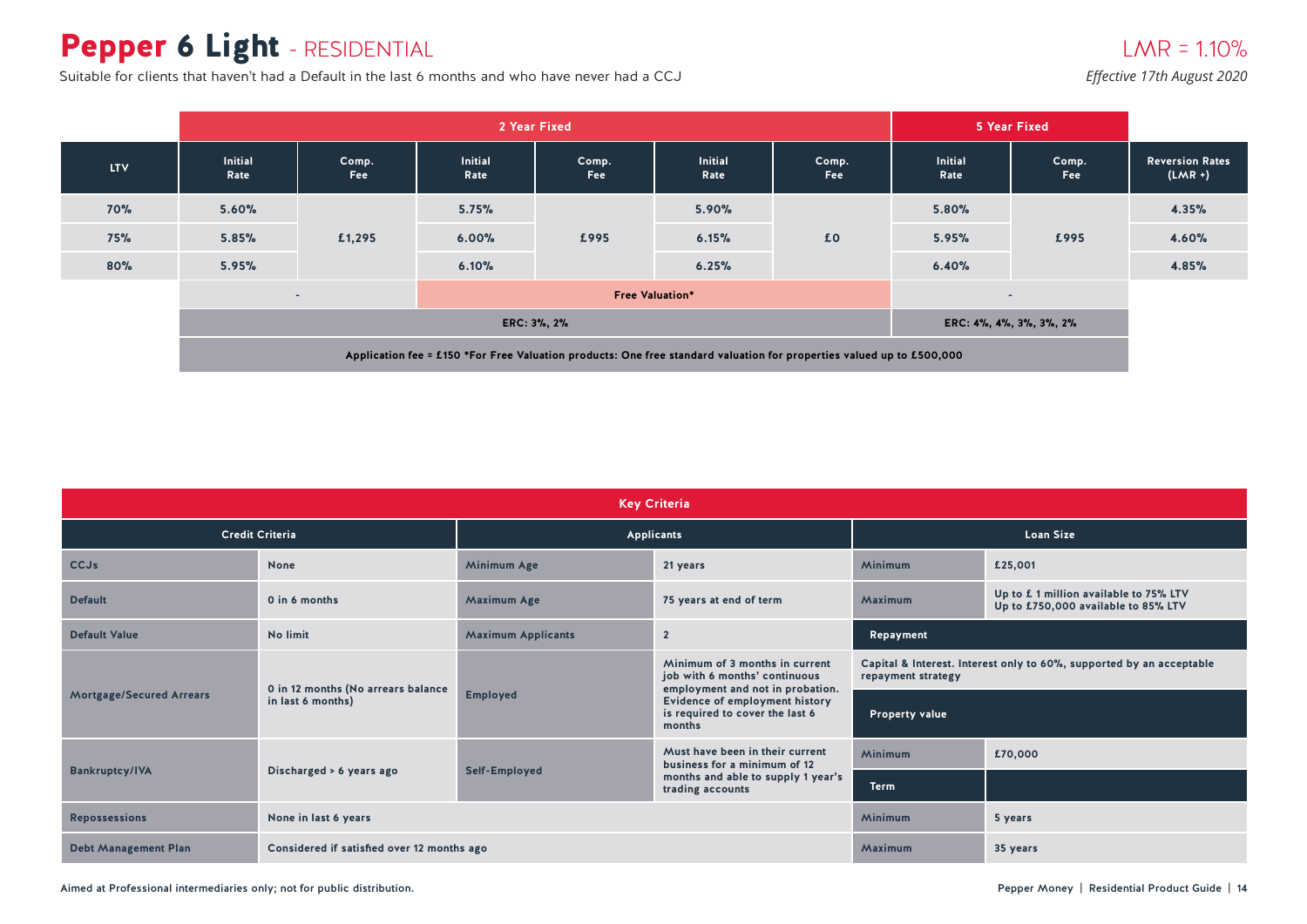### Pepper 6 - RESIDENTIAL

Suitable for clients that haven't had a CCJ or Default in the last 6 months

*Effective 17th August 2020*

|                                                                                                                       | 2 Year Fixed                               |              |                        |              |                        |                     | 5 Year Fixed           |              |                                     |
|-----------------------------------------------------------------------------------------------------------------------|--------------------------------------------|--------------|------------------------|--------------|------------------------|---------------------|------------------------|--------------|-------------------------------------|
| <b>LTV</b>                                                                                                            | <b>Initial</b><br>Rate                     | Comp.<br>Fee | <b>Initial</b><br>Rate | Comp.<br>Fee | <b>Initial</b><br>Rate | Comp.<br><b>Fee</b> | <b>Initial</b><br>Rate | Comp.<br>Fee | <b>Reversion Rates</b><br>$(LMR +)$ |
| <b>70%</b>                                                                                                            | 5.65%                                      | £1,295       | 5.80%                  | £995         | 5.95%                  | £0                  | 5.85%                  | £1,295       | 4.35%                               |
| <b>75%</b>                                                                                                            | 5.90%                                      |              | 6.05%                  |              | 6.20%                  |                     | 6.00%                  |              | 4.60%                               |
| 80%                                                                                                                   | 6.00%                                      |              | 6.15%                  |              | 6.30%                  |                     | 6.45%                  |              | 4.85%                               |
|                                                                                                                       | <b>Free Valuation*</b><br>$\sim$<br>$\sim$ |              |                        |              |                        |                     |                        |              |                                     |
|                                                                                                                       | ERC: 3%, 2%<br>ERC: 4%, 4%, 3%, 3%, 2%     |              |                        |              |                        |                     |                        |              |                                     |
| Application fee = £150 *For Free Valuation products: One free standard valuation for properties valued up to £500,000 |                                            |              |                        |              |                        |                     |                        |              |                                     |

| <b>Key Criteria</b>                                                       |                                                         |                           |                                                                                                                           |                                                                                            |                                                                               |  |  |
|---------------------------------------------------------------------------|---------------------------------------------------------|---------------------------|---------------------------------------------------------------------------------------------------------------------------|--------------------------------------------------------------------------------------------|-------------------------------------------------------------------------------|--|--|
|                                                                           | <b>Credit Criteria</b>                                  | Applicants                |                                                                                                                           | <b>Loan Size</b>                                                                           |                                                                               |  |  |
| CCJs                                                                      | 0 in 6 months                                           | Minimum Age               | 21 years                                                                                                                  | <b>Minimum</b>                                                                             | £25,001                                                                       |  |  |
| <b>Default</b>                                                            | 0 in 6 months                                           | <b>Maximum Age</b>        | 75 years at end of term                                                                                                   | Maximum                                                                                    | Up to £ 1 million available to 75% LTV<br>Up to £750,000 available to 85% LTV |  |  |
| <b>CCJ/Default Value</b>                                                  | No limit                                                | <b>Maximum Applicants</b> | $\overline{2}$                                                                                                            | Repayment                                                                                  |                                                                               |  |  |
|                                                                           | 0 in 12 months (No arrears balance<br>in last 6 months) | <b>Employed</b>           | Minimum of 3 months in current<br>job with 6 months' continuous<br>employment and not in probation.                       | Capital & Interest. Interest only to 60%, supported by an acceptable<br>repayment strategy |                                                                               |  |  |
| <b>Mortgage/Secured Arrears</b>                                           |                                                         |                           | <b>Evidence of employment history</b><br>is required to cover the last 6<br>months                                        | <b>Property value</b>                                                                      |                                                                               |  |  |
|                                                                           | Discharged > 6 years ago                                | Self-Employed             | Must have been in their current<br>business for a minimum of 12<br>months and able to supply 1 year's<br>trading accounts | <b>Minimum</b>                                                                             | £70,000                                                                       |  |  |
| <b>Bankruptcy/IVA</b>                                                     |                                                         |                           |                                                                                                                           | <b>Term</b>                                                                                |                                                                               |  |  |
| <b>Repossessions</b>                                                      | None in last 6 years                                    |                           |                                                                                                                           | <b>Minimum</b>                                                                             | 5 years                                                                       |  |  |
| <b>Debt Management Plan</b><br>Considered if satisfied over 12 months ago |                                                         |                           |                                                                                                                           | Maximum                                                                                    | 35 years                                                                      |  |  |

Aimed at Professional intermediaries only; not for public distribution. Notice that the controller controller that the pepper Money | Residential Product Guide | 15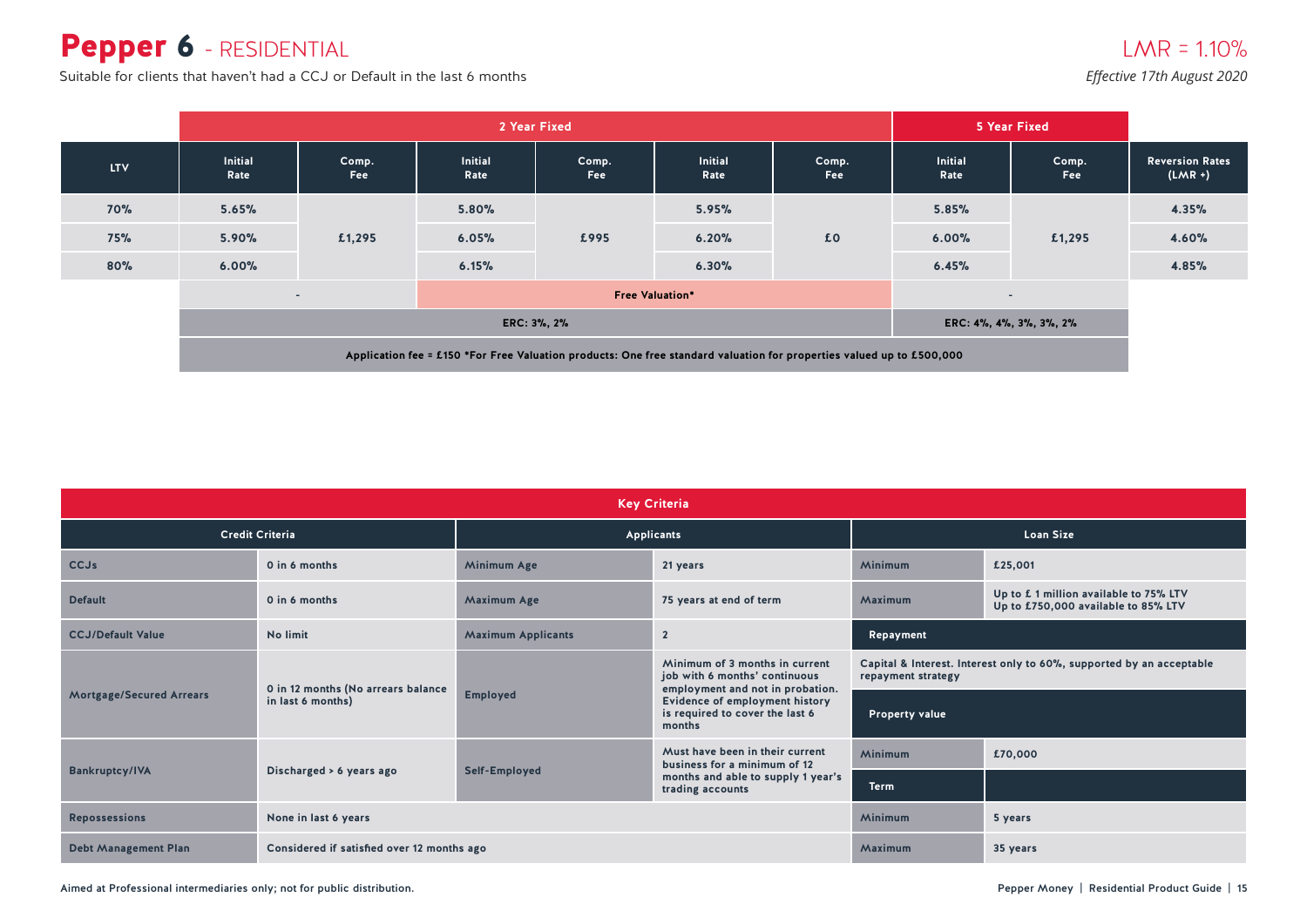### Pepper 24 - BANKRUPTCY & IVA

Suitable for clients have a satisfied Bankruptcy Order or Individual Voluntary Arrangement over 3 years ago

#### $LMR = 1.10%$

*Effective 17th August 2020*

|      |                     | 2 Year Fixed |                     | 5 Year Fixed            |                                |
|------|---------------------|--------------|---------------------|-------------------------|--------------------------------|
| LTV. | <b>Initial Rate</b> | Comp. Fee    | <b>Initial Rate</b> | Comp. Fee               | <b>Reversion Rates (LMR +)</b> |
| 75%  | 6.84%<br>£1,295     |              | 6.94%               | £1,295                  | 4.60%                          |
|      |                     | ERC: 3%, 2%  |                     | ERC: 4%, 4%, 3%, 3%, 2% |                                |
|      |                     |              |                     |                         |                                |

| <b>Key Criteria</b>                                                       |                                                         |                           |                                                                                                                                                                                    |                                                                                            |                                                                               |  |  |
|---------------------------------------------------------------------------|---------------------------------------------------------|---------------------------|------------------------------------------------------------------------------------------------------------------------------------------------------------------------------------|--------------------------------------------------------------------------------------------|-------------------------------------------------------------------------------|--|--|
|                                                                           | <b>Credit Criteria</b>                                  |                           | <b>Applicants</b>                                                                                                                                                                  | <b>Loan Size</b>                                                                           |                                                                               |  |  |
| <b>CCJs</b>                                                               | 0 in 24 months                                          | Minimum Age               | 21 years                                                                                                                                                                           | Minimum                                                                                    | £25,001                                                                       |  |  |
| <b>Default</b>                                                            | 0 in 24 months                                          | Maximum Age               | 75 years at end of term                                                                                                                                                            | Maximum                                                                                    | Up to £ 1 million available to 75% LTV<br>Up to £750,000 available to 85% LTV |  |  |
| <b>CCJ/Default Value</b>                                                  | No limit                                                | <b>Maximum Applicants</b> | $\overline{2}$                                                                                                                                                                     | Repayment                                                                                  |                                                                               |  |  |
|                                                                           | 0 in 24 months (No arrears<br>balance in last 6 months) | <b>Employed</b>           | Minimum of 3 months in current<br>job with 6 months' continuous<br>employment and not in probation.<br>Evidence of employment history<br>is required to cover the last 6<br>months | Capital & Interest. Interest only to 60%, supported by an acceptable<br>repayment strategy |                                                                               |  |  |
| <b>Mortgage/Secured Arrears</b>                                           |                                                         |                           |                                                                                                                                                                                    | <b>Property value</b>                                                                      |                                                                               |  |  |
|                                                                           | Discharged > 3 years ago                                | Self-Employed             | Must have been in their current<br>business for a minimum of 12<br>months and able to supply 1 year's<br>trading accounts                                                          | <b>Minimum</b>                                                                             | £70,000                                                                       |  |  |
| <b>Bankruptcy/IVA</b>                                                     |                                                         |                           |                                                                                                                                                                                    | <b>Term</b>                                                                                |                                                                               |  |  |
| <b>Repossessions</b>                                                      | None in last 6 years                                    |                           |                                                                                                                                                                                    |                                                                                            | 5 years                                                                       |  |  |
| <b>Debt Management Plan</b><br>Considered if satisfied over 12 months ago |                                                         |                           |                                                                                                                                                                                    |                                                                                            | 35 years                                                                      |  |  |